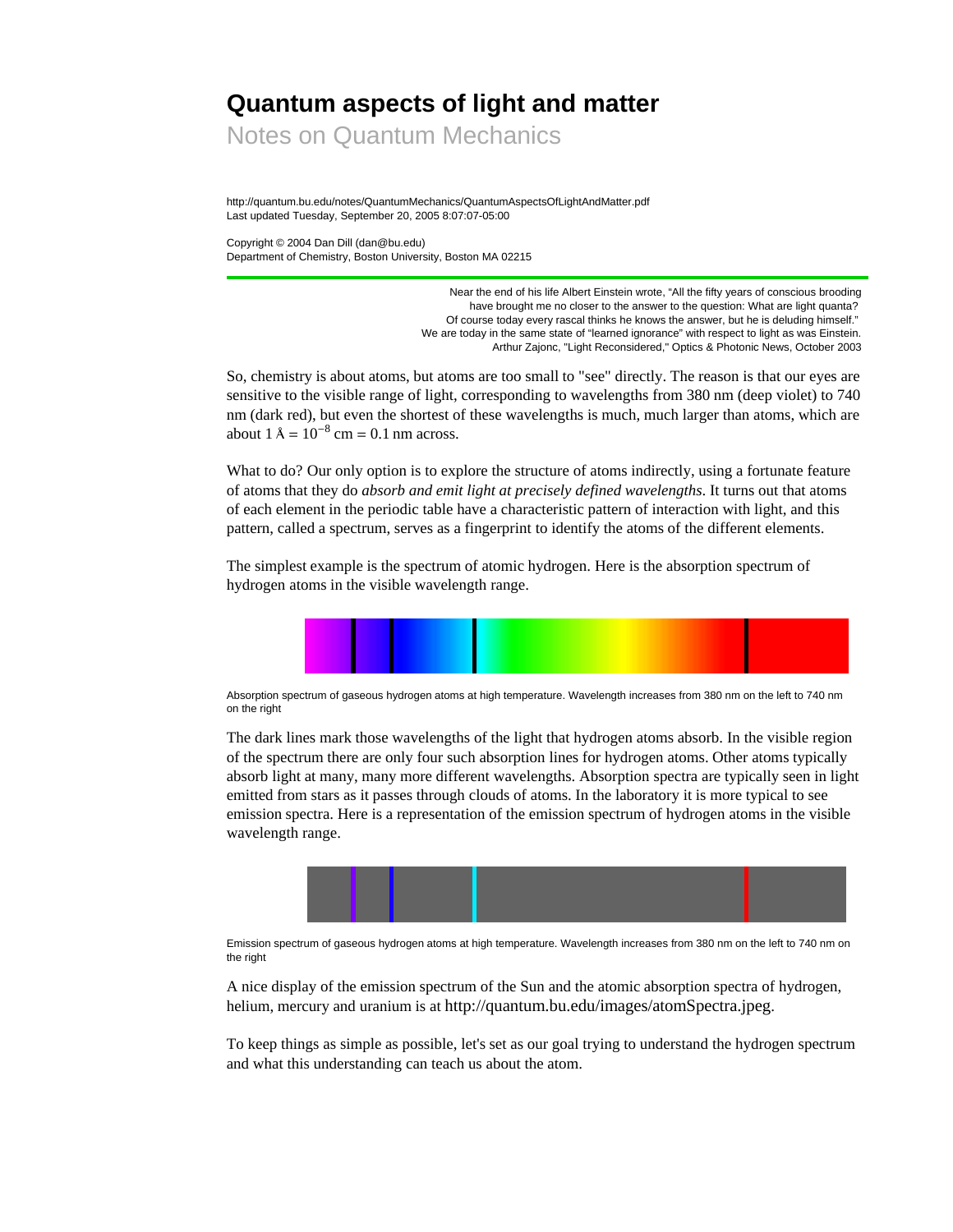## **à Properties of waves**

The very first step in using the interaction of light with atoms to sort out what is going on inside atoms is to understand what light itself is. In simplest terms, light is paired electric and magnetic field that oscillate in unison perpendicular to the direction of travel of the light. The magnetic field has a negligible effect on atoms compared to the electric field and so we'll focus our attention on the oscillations of the electrical component of light. (Because of the simultaneous presence of oscillating electric and magnetic fields, light is also called *electromagnetic radiation*. Sometime, too, the term light is used to mean just the visible range of light. We will use light to mean electromagnetic radiation, independently of whether it is visible to our eyes.)

To do this, we begin by describing the *mathematics of waves*. A *wave* is the oscillatory variation of *some property* in time and in space. If we focus on a particular point in space, the value of the changing property—the height of the wave—is seen to oscillate about some average value. If instead we focus on a particular part of the wave, such a one of its crests—a point of maximum amplitude—the wave is seen to move through space.

Examples of waves are

| Wave type Changing quantity        |
|------------------------------------|
| water height of water              |
| sound density of air               |
| chemical concentration             |
| light electric and magnetic fields |

#### **A review of sines and cosines: SOH-CAH-TOA**

The trigonometric functions *sine*, *cosine*, and *tangent* are used in working with waves. Hopefully these are familiar to you from high school, but here is a brief review of these functions and their values.

The sine of the angle  $\theta$  (the Greek letter "theta"),  $sin(\theta)$ , subtended by a right triangle with hypotenuse *H* and side *O* opposite the angle  $\theta$  is  $O/H$ . The cosine of the angle  $\theta$ , cos( $\theta$ ), subtended by a right triangle with hypotenuse *H* and side *A* adjacent to the angle  $\theta$  is  $A/H$ . The tangent of the angle  $\theta$ , tan( $\theta$ ), subtended by a right triangle side *O* opposite the angle  $\theta$  and side *A* adjacent to the angle  $\theta$  is  $O/A$ .

Show that a consequence of these definitions is that the tangent if an angle is the ratio of its sine and cosine,  $tan(\theta) = sin(\theta)/cos(\theta)$ .

The so-called "American Indian chief" mnemonic SOH-CAH-TOA incorporates these definitions: SOH means Sine is Opposite over Hypotenuse; CAH means Cosine is Adjacent over Hypotenuse; and TOA means Tangent is Opposite over Adjacent.

For angles greater than 90 $^{\circ}$ , the following identities can be used to express the values of the trigonometric functions in terms of those for angles in the range  $0 \le \theta \le 90$  °.

 $sin(a \pm b) = sin(a) cos(b) \pm cos(a) sin(b)$ 

 $cos(a \pm b) = cos(a) cos(b) \mp sin(a) sin(b)$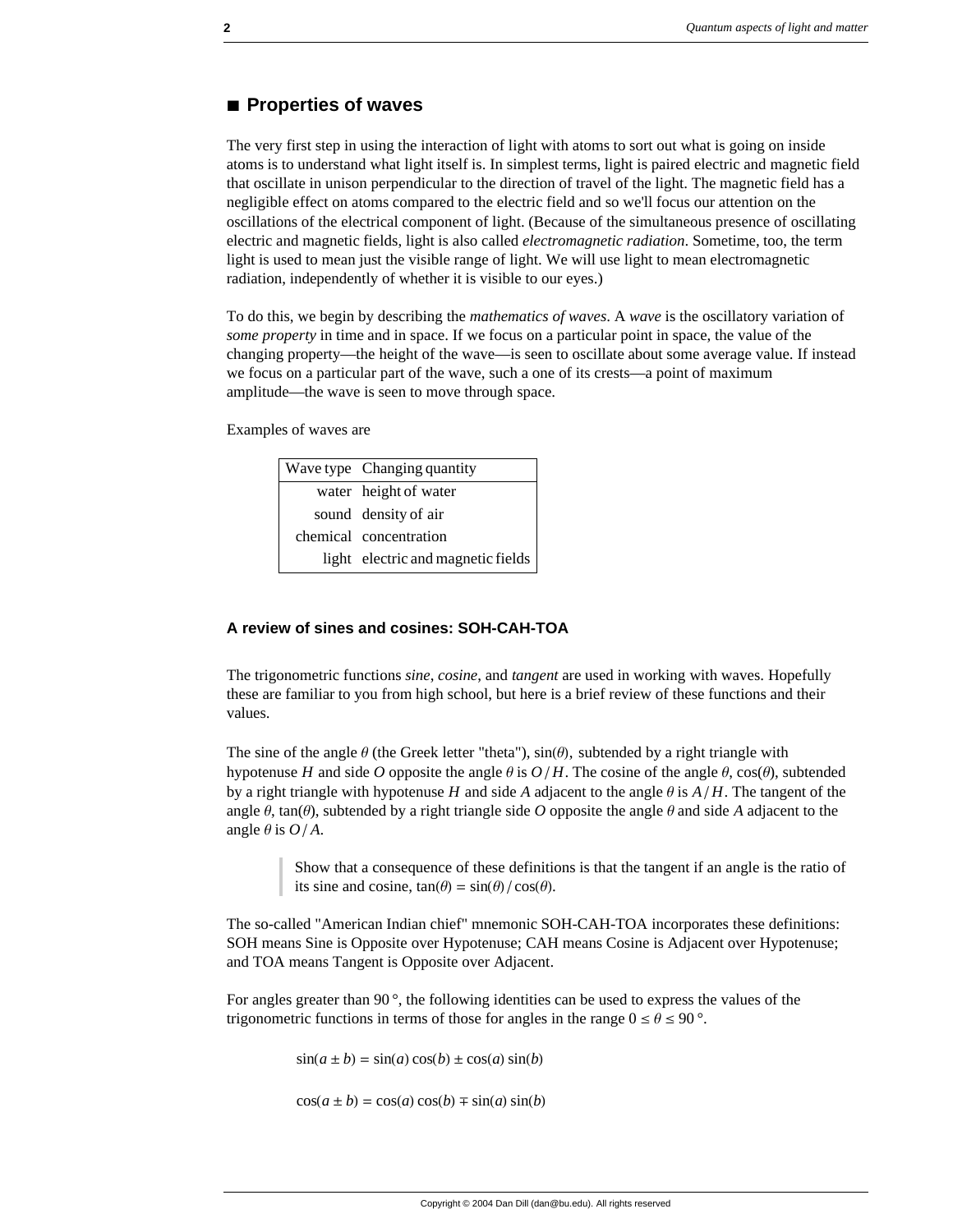For example, at 45 ° the sides and hypotenuse of a right triangle are in the ratio  $1/\sqrt{2} = 0.71$ . This means  $sin(45^\circ) = cos(45^\circ) = 1/\sqrt{2}$ . Using the identities, we can evaluate the cosine of 135° to be

$$
\cos(135^\circ) \n= \cos(90^\circ + 45^\circ) \n= \cos(90^\circ) \cos(45^\circ) - \sin(90^\circ) \sin(45^\circ) \n= 0 \times 1/\sqrt{2} - 1 \times 1/\sqrt{2} \n= -1/\sqrt{2}
$$

Use the identities to show that  $sin(-45^\circ) = -1 / \sqrt{2}$ .

The two trigonometric identities are so useful that it is well worthwhile to memorize them.

Usually it is easiest to determine the values of sine and cosine of an angle with reference to plots of the sine and cosine and a few key values. Here are the plots, with key values marked.



Plot of the sine (black curve and points) and cosine (gray curve and points). The points on the curve are for angles 0,  $\pi/6 = 30^\circ$ ,  $\pi/4 = 45$ °,  $\pi/3 = 60$ °,  $\pi/2 = 90$ °, etc.

|  |  |  |  | Here is a table of the values of sine and cosine for key angles $\theta$ . |
|--|--|--|--|----------------------------------------------------------------------------|
|  |  |  |  |                                                                            |

|    | $\theta$ (degrees) $\theta$ (radians) | $sin(\theta)$ | $cos(\theta)$             |
|----|---------------------------------------|---------------|---------------------------|
|    |                                       |               |                           |
| 30 | $\pi/6$                               | 1/2           | $\sqrt{3}/2$              |
| 45 | $\pi/4$                               |               | $1/\sqrt{2}$ $1/\sqrt{2}$ |
| 60 | $\pi/3$                               | $\sqrt{3}/2$  | 1/2                       |
| 90 | $\pi/2$                               |               |                           |

Values of sine and cosine for key angles  $\theta$ . Key decimal values are 0, 0.5, 1  $\sqrt{2}$  = 0.71,  $\sqrt{3}$   $/$  2 = 0.87, and 1.

The decimal values for the key angles are 0, 0.5,  $1/\sqrt{2} = 0.71$ ,  $\sqrt{3}/2 = 0.87$ , and 1. It is easy to memorize the values of sine and cosine—which you should do—since their values in the first quadrant,  $0 \le \theta \le \pi/2$ , determine the values in the other three quadrants in way that is easy to see using a sketch of the two functions. Once these values are memorized, determining the value of the sine or cosine of an angle is not hard at all.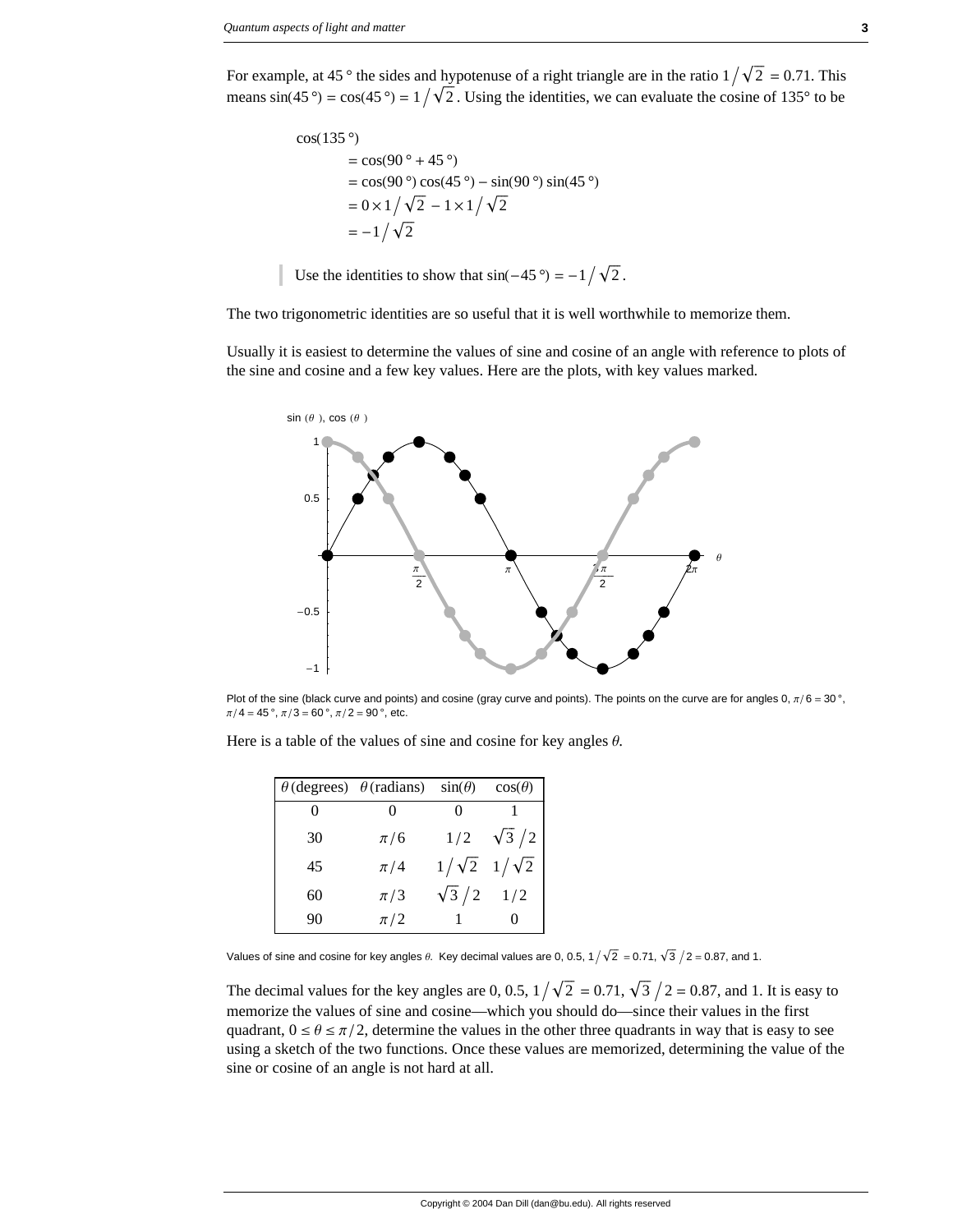What is  $sin(405^{\circ})$ ? Answer:  $1 / \sqrt{2} = 0.71$ . What is  $tan(-45°)$ ? Answer:  $-1$ . What is  $sin(-30°)$ ? Answer:  $-1/2$ . What is  $cos(-180°)$ ? Answer:  $-1$ .

#### **Representing wave properties mathematically**

Waves can be expressed mathematically in terms of sine or cosine curves. The value of the curve at a particular time and location represents the amplitude of the wave at that time and location. For example, to represent a sound wave with a sine curve, the value of the sine curve at a given time at each point in space corresponds to the pressure, relative to ambient pressure, at that time and location.

What does a sine curve represent for a water wave?

What does a sine curve represent for the electric field part of a light (electromagnetic) wave?

The most striking feature of waves is that they move through space (standing waves, which oscillate in place, are a special case). To keep things as simple as possible, let's assume we have a wave only along one direction, which we call *x*. If we look at a wave at a particular instant in time, it is a sine curve, say. If we look at it a moment  $\Delta t$  later in time, it is still a sine curve, but the whole curve has shifted by an amount  $\Delta x$ .

It is probably not immediately obvious, but the way such a sine wave changes with position and time can be expressed as

 $\psi(x, t) = a \sin[2\pi(x/\lambda - vt)].$ 

The numerical value of this expression—the value of the changing property, such as the height of the water in a water wave, or the electric field in light—is called the *amplitude* (often represented by the Greek letter  $\psi$ , pronounced "psi"). To understand this expression it is helpful to analyze separately how it changes as position and time change.

Let's consider first how a wave looks for one particular time; this is like studying a photograph of the wave. To fix time, let's set the time *t* equal to zero. The expression for the wave when *t* = 0 is

$$
\psi(x, 0) = a \sin(2\pi x/\lambda).
$$

As we have seen, the value of a sine function repeats every time its argument (which is called its *phase*) changes by  $2\pi$ . The phase changes because *x* changes. Let's see how much the phase changes if *x* changes by the amount  $\lambda$ ,

$$
2\pi (x + \lambda)/\lambda - 2\pi x/\lambda = 2\pi.
$$

We see that the phase changes by  $2\pi$  when the position changes by the amount  $\lambda$ . For this reason, then length  $\lambda$  is called the *wavelength* (represented by the Greek letter  $\lambda$ , "lambda"). In a graph of the wave, the wavelength is the distance between two adjacent similar features of the wave, such as two successive crests.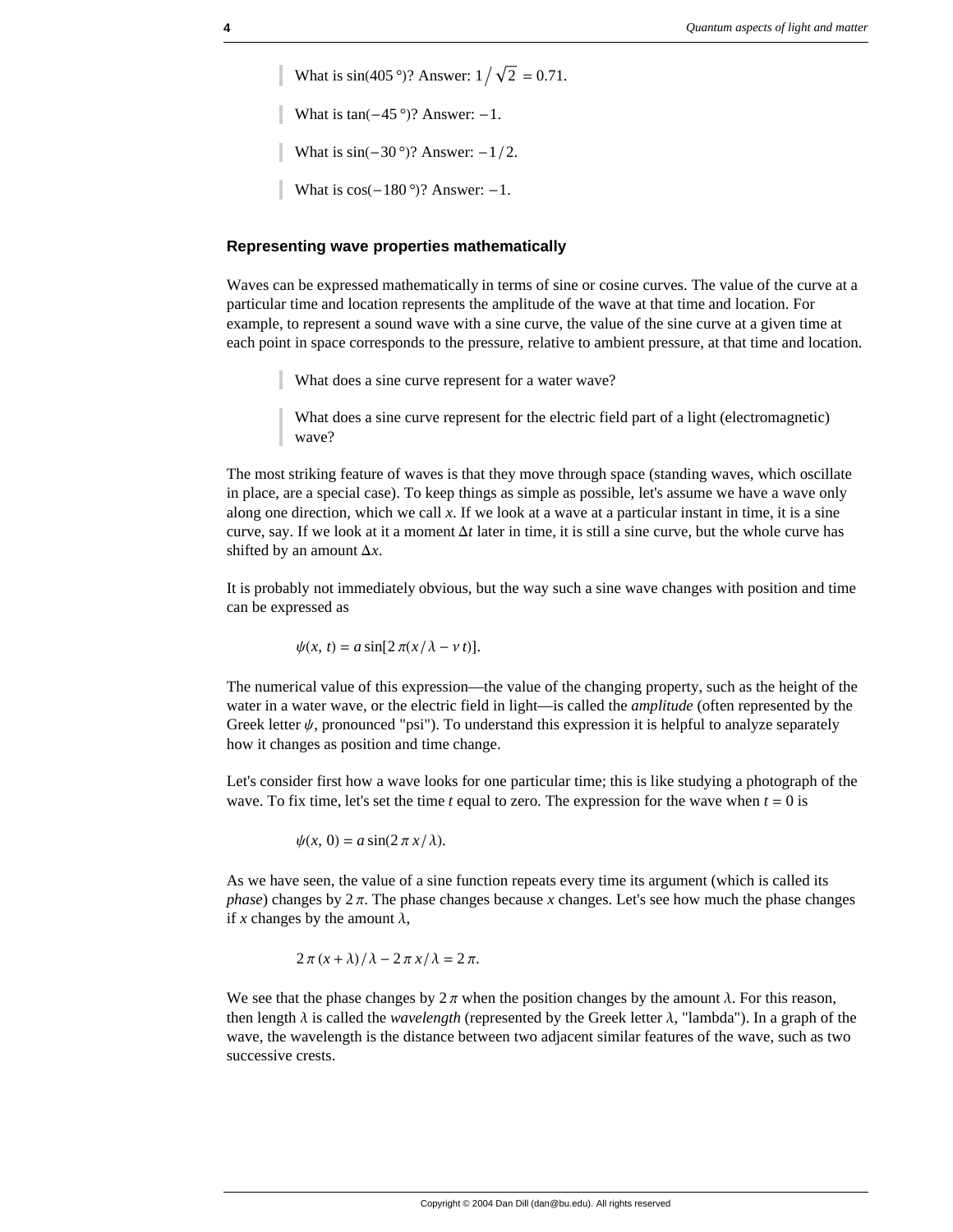Make a sketch, on the same set of axes, of the wave  $\psi_1 = \sin(2 \pi x / 3)$  and  $\psi_2 = \sin(2\pi x/6)$ . Does your sketch make sense in terms of the relative wavelength of the two waves?

Now that we know how to identify the length of a wave, let's the see the effect of changing time. The way to understand the effect of time is to see how the wave changes at a fixed point in space. We can do this by setting the position *x* equal to zero. The expression for the wave when  $x = 0$  is

$$
\psi(0, t) = a \sin(-2\pi \nu t).
$$

Let's see how much the phase changes if *t* changes by the amount  $1/v$ .

$$
-2\pi v(t+\frac{1}{v}) - (-2\pi v t) = -2\pi v t - 2\pi v/v + 2\pi v t = -2\pi.
$$

This expression shows that when time changes by the amount  $1/v$ , the phase changes by  $-2\pi$ . That is, one wave cycle moves past a fixed point in time  $1/\nu$ . (We'll see below that the significance of the phase changing by a negative amount is the direction of travel of the wave.) The number of cycles (of spatial length  $\lambda$ ) which pass by a fixed point per second is the reciprocal of the time required for one cycle to pass by. This is called the *frequency,*

$$
v=1/(1/v),
$$

of the wave (represented by the Greek letter  $v$ , "nu"—not to be confused with the Latin letter  $v$ , "vee"). The frequency is commonly measured in *Hertz* (abbreviated Hz), which are inverse seconds,  $s^{-1}$ .

#### **The speed of a wave: phase velocity**

Now that we understand the separate effects of changing location and time, we can see the combined effect of changing both *x* and *t*. In this way we can study the movement of the wave.

The way we follow the motion of a wave is to identify a unique point on the wave, say a particular crest, and then to see how far it moves in a certain time. Mathematically, choosing a point on the wave means choosing a particular numerical value for the phase,

$$
2\pi(x/\lambda-\nu t).
$$

This is so because the value of the phase determines the value of the amplitude of the wave at a particular place *x* and time *t*.

Then, the key idea is that we can analyze the motion of a wave by realizing that the phase of our chosen point on the wave *must remain constant*, for otherwise amplitude of the wave would change. This means that if a point on the wave at position  $x_1$  at time  $t_1$  moves to the position  $x_2$  at time  $t_2$ , then the corresponding phases are equal

$$
2\pi(x_1/\lambda - \nu t_1) = 2\pi(x_2/\lambda - \nu t_2).
$$

This important equality is called the *stationary phase condition*. We can rearrange the stationary phase condition into the relation

$$
(x_2 - x_1)/(t_2 - t_1) = \nu \lambda.
$$

The left hand side of this equality is the ratio of the distance moved,

 $\Delta x = x_2 - x_1$ ,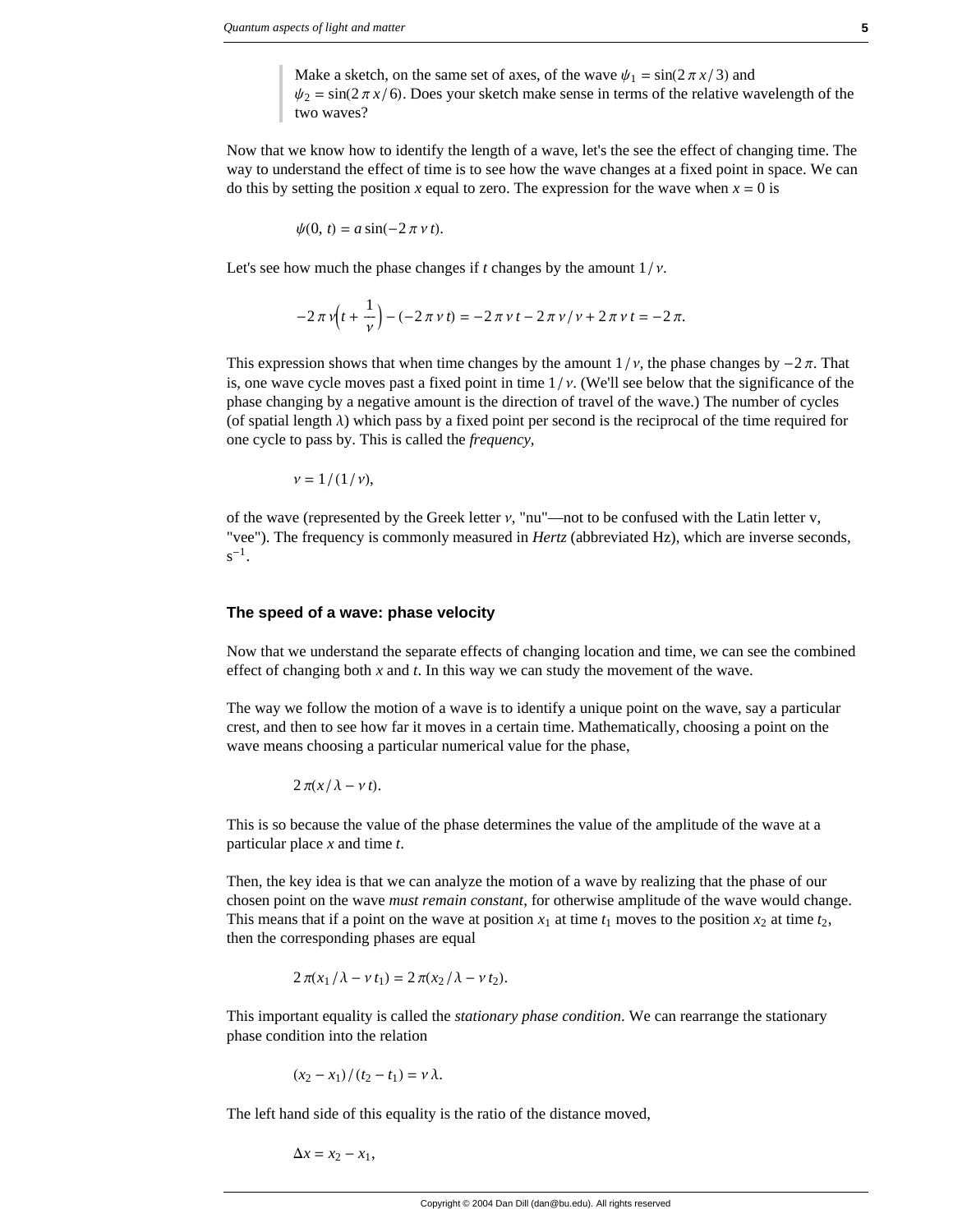divided by the time elapsed,

$$
\Delta t = t_2 - t_1.
$$

This is the *speed that the wave moves*. This speed,

 $u_{\phi} = \Delta x / \Delta t = v \lambda$ ,

is called the *phase velocity* of the wave, where the subscript  $\phi$  is the Greek letter "phi."

Write down an expression for a wave that travels to the left, towards smaller values of *x*, as time increases.

Here is an illustration of these ideas. The figure shows the movement of a sine wave that takes place in 0.025 s.



Movement of a wave. The thin curve is the wave at an initial time,  $t_1$ . The thick curve is at a later time,  $t_2$ . The length of the arrow is the distance,  $dx = x_2 - x_1$ , the wave has moved in the elapsed time,  $dt = t_2 - t_1 = 0.025$  s. The point chosen to track the movement of the wave is arbitrary. The value of the phase,  $2\pi(x_1/\lambda - v_1)$ , at the starting point is equal to the value of the phase,  $2\pi$ ( $x_2$ / $\lambda$  -  $\nu$   $t_2$ ), at the ending point. The equality of these phases—the stationary phase condition—determines the phase velocity of the wave,  $\frac{d x}{dt} = \frac{(x_2 - x_1)}{(t_2 - t_1)} = v \lambda$ .

Determine from the information in the figure the values of the distance traveled, wavelength, phase velocity, and frequency of this wave. You may want to start by using a ruler to measure the distance traveled. The answers are 0.34 m, 1.2 m, 12 m/s, and 10 Hz.

### **Calculations with waves**

Phase velocity is a characteristic of each kind of wave. We are going to be concerned especially with light waves. The velocity of light is a *universal constant* of Nature and is given the special symbol *c*. For light traveling in a vacuum, its speed (phase velocity) by international agreement is exactly 299792458 m/s. (Note that assigning a value to the speed of light, together with a defined value for the meter, amounts to a choice of values for the second as the unit of time.)

This means that for *electromagnetic radiation of any frequency* the product of its frequency and wavelength is always equal to  $v_{\text{dipht}}$ . So, the next time someone asks you what's "nu", tell them "c over  $\lambda$ !"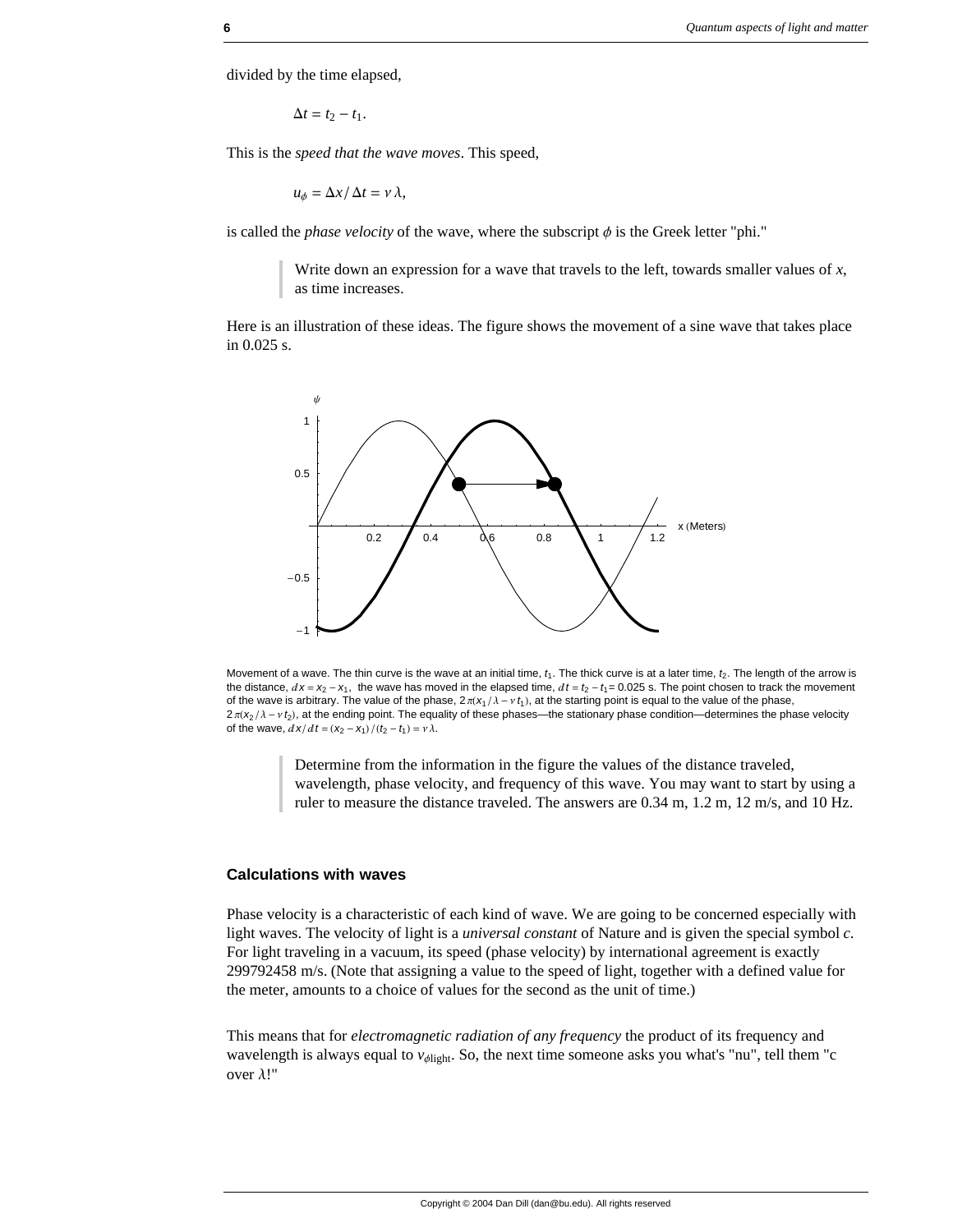A nice example of this relation is to calculate the wavelength of the radio waves from the Boston University FM radio station WBUR, which transmits on a frequency of 90.9 MHz  $(1 \text{ Megahertz} = 10^6 \text{ Hz})$ . Answer: 3.33 m = 10.9 ft.

Compare this value to red light, which has a wavelength of 700 nm =  $7 \times 10^{-7}$  m—ten million times smaller. This means that the frequency of red light is about ten million times higher,  $v = 4 \times 10^{14}$  Hz.

> Estimate the frequency of electromagnetic radiation with wavelength about the size of an atom. Answer:  $3 \times 10^{18}$  Hz.

This corresponds to X-ray region of the electromagnetic spectrum, and in fact X-rays necessary to "see" the locations of individual atoms.

Here is an example using sound waves, Oxtoby and Nachtrieb, 2e, problem 13.7:

The speed of sound in dry air at  $20^{\circ}$ C is 340 m/s and the frequency of the sound from the middle C note on a piano is 262 Hz. Calculate the wavelength of the sound and the time it will take to travel 30 m across a concert hall. Answer:  $\lambda = 1.3$  m,  $\Delta t = 0.088$  s.

#### **Angular frequency and angular wavenumber.**

We have seen that the motion of a wave is determined by seeing how position and time need to change so that the phase

$$
\phi = 2\pi(x/\lambda - v t)
$$

remains constant—the stationary phase condition, and that the result is that a wave with this phase expression moves with phase velocity  $u_{\phi} = v \lambda$ . Another way to characterize the frequency and wavelength of a wave is in terms of *angular frequency*  $\omega = 2 \pi \nu$  and angular wavenumber  $k = 2 \pi / \lambda$ . The reason these definitions are made is thereby the expression for the phase becomes

 $\phi = k x - \omega t$ .

Angular wavenumber has the units radian/meter, the increase in phase a result of a change in position by one meter; angular frequency has units radian/second, the increase in phase as a result of a change in time by one second.

The phase velocity in terms of these new quantities is  $u_{\phi} = \omega/k$ .

# **à Interaction of light with matter: resonant "tugs"**

The way light interacts with atoms is by exerting tugs on the positively charged nuclei and the negatively charged electrons. The tugs follow the rhythm of the oscillations in the electric field of the light. High frequency light tugs rapidly, low frequency light tugs slowly.

Here are what frequencies and wavelengths correspond to the different regions of the spectrum.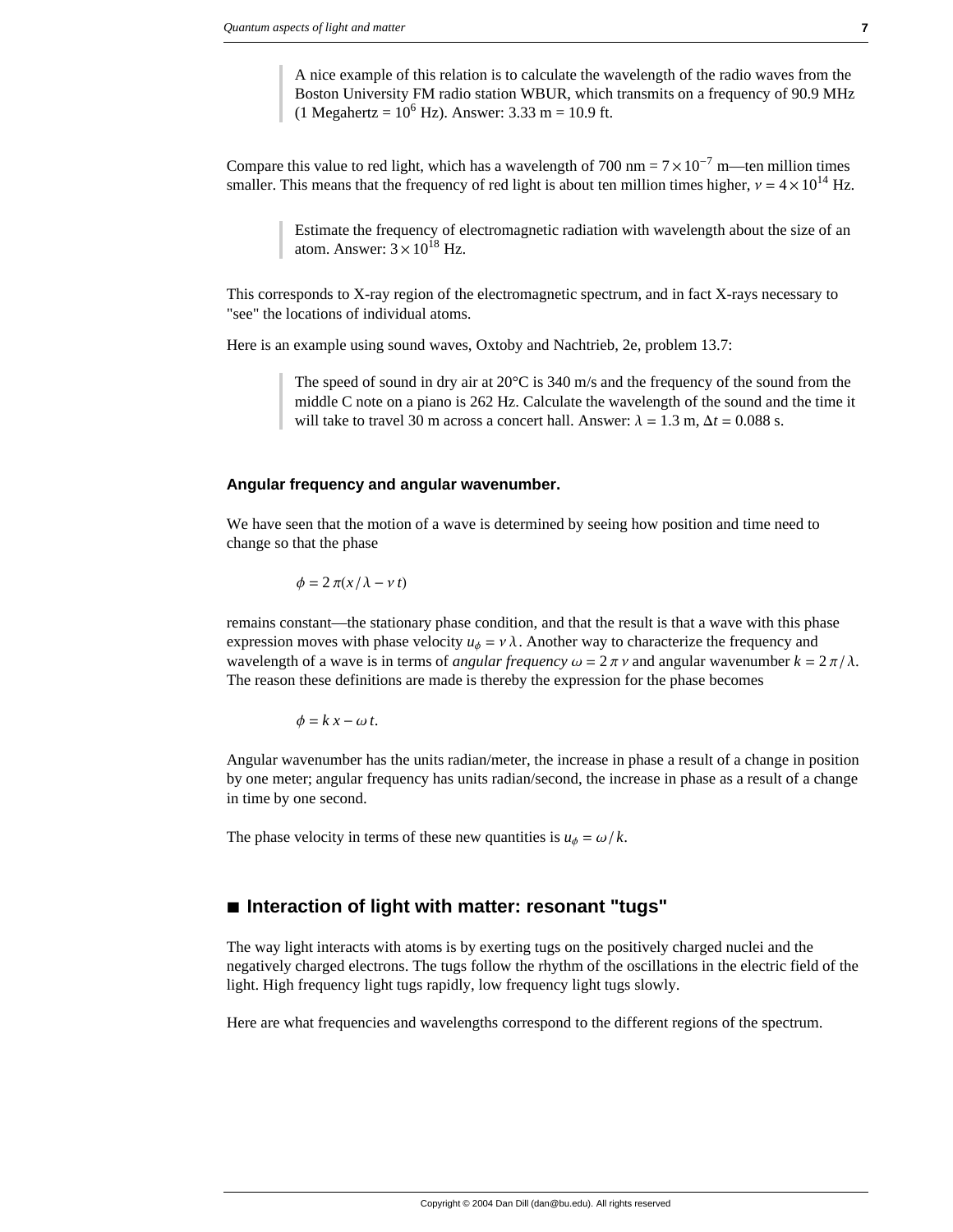| Spectral Region  | Typical $\nu$ (Hz)   | Typical $\lambda$ (nm)                  |
|------------------|----------------------|-----------------------------------------|
| $\gamma$ -ray    | $1 \times 10^{19}$   | 0.03                                    |
| $X$ -ray         | $1 \times 10^{17}$   | 3                                       |
| UV               | $1 \times 10^{15}$   | 300                                     |
| Violet           | $7.5 \times 10^{14}$ | 400                                     |
| Blue             | $6.7 \times 10^{14}$ | 450                                     |
| Green            | $6 \times 10^{14}$   | 500                                     |
| Yellow           | $5 \times 10^{14}$   | 600                                     |
| Red              | $4.3 \times 10^{14}$ | 700                                     |
| IR               | $1 \times 10^{14}$   | 3000                                    |
| Microwave        | $1 \times 10^{10}$   | $0.03 \text{ m} = 1 \text{ in}$         |
| FM radio         | $1 \times 10^8$      | 3 <sub>m</sub>                          |
| Short wave radio | $1 \times 10^7$      | 30 <sub>m</sub>                         |
| AM radio         | $5 \times 10^5$      | $600 \,\mathrm{m}$                      |
| Long wave radio  | $10^{4}$             | $30000 \,\mathrm{m} = 20 \,\mathrm{mi}$ |

Frequencies and wavelengths correspond to the different regions of the electromagnetic spectrum.

Now, from the point of view of the charges in the atom, not all tugs are the same. In fact, most tugs have little effect on the electrons and nuclei. Rather, only if the tugs are at just the right frequency will the charges be able to follow them. Roughly speaking, the charges can follow tugs only if their frequency is near the *harmonic frequency,*

$$
v \sim \frac{1}{2\pi} \sqrt{\frac{k}{m}},
$$

where *m* is the mass of the charged particle experiencing the tug and the *force constant k* is a measure of how tightly the charged particle is held in the atom. This relation is called the *harmonic resonance condition*. Essentially, heavy particles (nuclei) oscillate at lower frequencies than light particles (electrons), and loosely held particles (electrons far from nuclei) oscillate at lower frequencies than tightly held particles (electrons close to nuclei).

One immediate insight we can draw from the harmonic frequency relation is that while electrons and nuclei experience comparable electrical forces (since they have charge of the same magnitude), and so have similar force constants, because nuclei are so much heavier, their resonant frequencies are much lower than those of electrons.

> A proton is about 2000 times heavier than an electron. How much would this mass difference alter resonant frequencies? Answer: Frequencies due to motion of protons would be about 40 times lower than those of electrons.

Based on the answer to the last question, if electrons of a molecule absorb light in the green region of the spectrum, what region of the spectrum might you expect light to tug the nuclei of the molecule into (vibrational) motion?

We'll learn that nuclei are what is being tugged in microwave ovens, at frequencies on the order of  $10^{12}$  Hz, whereas electrons are what are being tugged in the photoreceptor molecules of our eyes, at frequencies on the order of  $10^{14}$  Hz.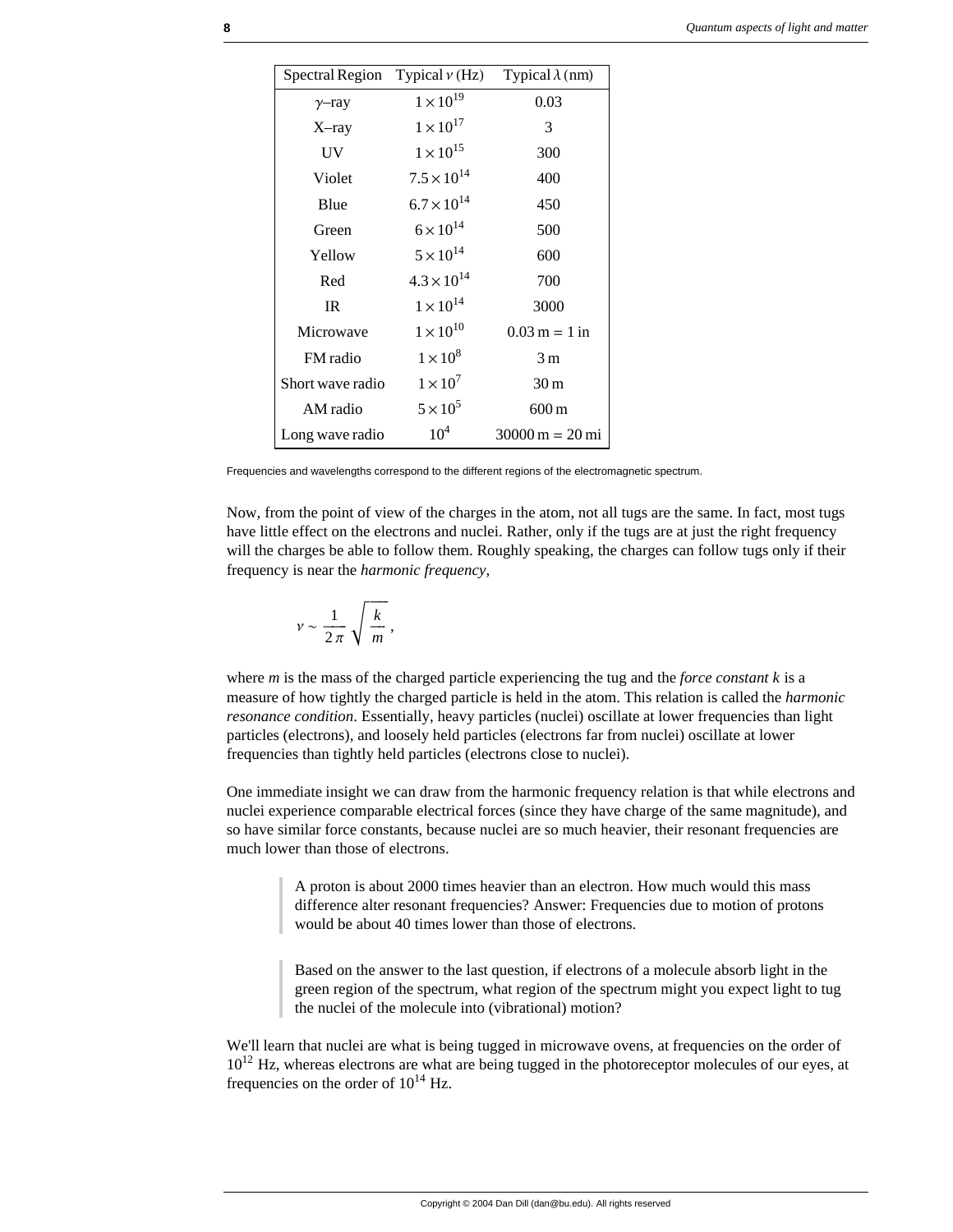### **à Energy conservation in interaction between light and matter**

A key concept in the interaction of electromagnetic radiation and matter is *energy conservation*: Energy is exchanged between the radiation and matter in such a way that the net change of energy is zero.

$$
\Delta E_{\text{light}} + \Delta E_{\text{matter}} = 0 \text{ or, equivalently, } \Delta E_{\text{matter}} = -\Delta E_{\text{light}}.
$$

Electrons and nuclei have mass, and so if light is tugging on them, the tugging takes energy—in the form of kinetic energy due to their motion and the potential energy due to moving away from equilibirum positions. This means energy in the light is reduced by the amount transferred to the matter. *Absorption* is the name we give for this reduction of energy of the light . When light (energy) is absorbed by matter, the energy conservation expression gives

 $\Delta E_{\text{light}} < 0$ ,  $\Delta E_{\text{matter}} = -\Delta E_{\text{light}} > 0$  (light absorption).

The reverse process is also possible: motion of charged particles in matter can give up their energy by creating oscillating electric fields. (This is analogous to the energy required to light a bulb by turning the crank of a hand generator.) *Emission* is the name we give to this reduction (expenditure) of energy in matter to produce light. When light (energy) is emitted by matter, the energy conservation expression gives

 $\Delta E_{\text{light}} > 0$ ,  $\Delta E_{\text{matter}} = -\Delta E_{\text{light}} < 0$  (light emission).

In either case—light absorption or emission—the total energy change is zero,

### **à Amount of energy exchanged between light and matter**

So, a key feature of light-matter interaction is the *exchange of energy*. A remarkable simplifying feature of this interaction is that, assuming the resonance condition between the frequency of light and matter is met, the amount of energy that can be exchanged is *determined solely by the frequency of the light*. That is, it turns out that if we know the frequency of the light—of the oscillations in its electric (and magnetic) field—then we can determine the amount of energy that can be exchanged with matter in resonance with the light at that frequency. Here is one way to do determine this energy.

Light emitting diodes (LED's) are electronic devices that emit light of a particular color when are precise voltage, known as the *threshold voltage*, is applied. Now, voltage is energy per unit charge, and 1 Volt = 1 Joule/Coulomb. Since the colors are due to electrons oscillating in the electric field of the light, it makes sense to use the electron charge to convert threshold voltage to an energy. We can do this by multiplying the voltage by the electron charge,  $e = 1.60218 \times 10^{-19}$  Coulomb. The resulting energy is known as an electron volt, eV.

Show that an electron volt is  $1.60218 \times 10^{-19}$  Joule.

In this way we can interpret the threshold voltage as an energy.

Here are the colors of five common LED's, displayed as an emission spectrum.

Colors of five different light emitting diodes (LED's). The horizontal axis is wavelength, increasing to the right.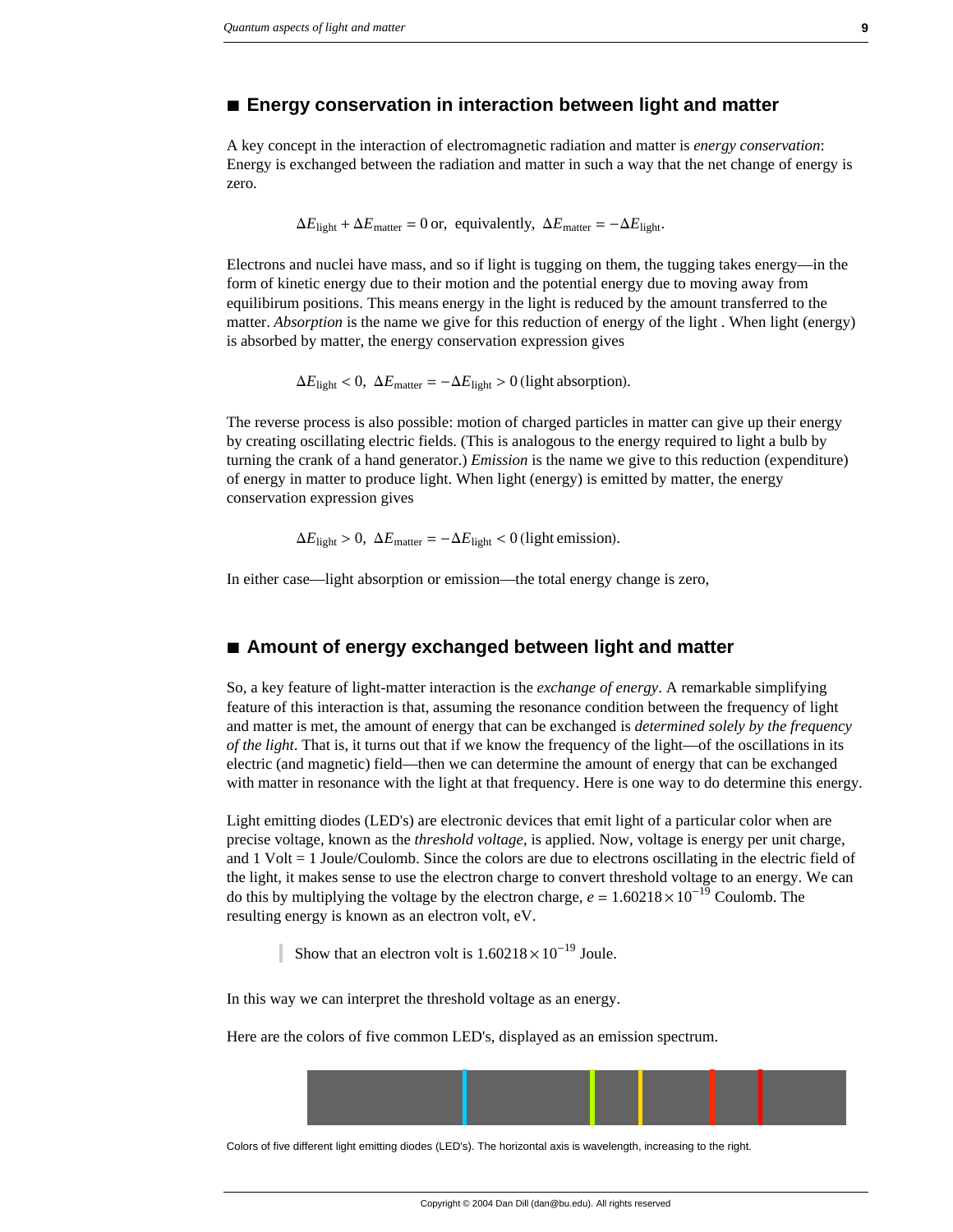Slight variations in manufacturing result in the color of a particular LED differing slightly from that of another. Typical manufacturing tolerances are  $\pm 15$  nm. Error is also introduced in the measurement of the wavelengths. Let's assume a total error in wavelength determination, due to manufacturing and measurement, of 10%. Finally, manufacturing differences and measurement error also affect the value of the threshold voltage. Let's assume a total error of 10% in the voltage determination.

Here is a table of representative wavelengths,  $\lambda$ , and corresponding frequencies,  $v = c / \lambda$ , for the five LED's, together with the minimum energy (in eV) determined to cause them to emit their color, taking into account a 10% error in wavelength determination and a 10% error in threshold voltage determination.

| $\lambda$ /nm | $\sqrt{Hz}$                    | V/eV |
|---------------|--------------------------------|------|
| 665           | $4.53 \times 10^{14}$          | 1.74 |
| 635           | 4.44 $\times$ 10 <sup>14</sup> | 1.72 |
| 590           | 5.47 $\times$ 10 <sup>14</sup> | 2.39 |
| 560           | 5.43 $\times$ 10 <sup>14</sup> | 2.05 |
| 480           | 6.11 $\times$ 10 <sup>14</sup> | 2.36 |

Here is a plot of the threshold voltage versus frequency, together with a straight line fit to the data points.



Threshold energy, in eV, versus frequency, in 1014 Hz, required to cause different LED's to emit light. Separate 10% errors are assumed in the determination of LED wavelength and in the determination of the threshold energy.

The plot shows that threshold energy is proportional to frequency, energy  $\alpha$  v. The constant of proportionality is the slope of the line fitted to the measured points. It has the units energy/frequency, or J s. This proportionality constant is known as Planck's constant and written as *h*. Its value for the fit to the data shown is

6.6758× 10−<sup>34</sup> Joule Second

Confirm this value as follows. First, use a ruler to measure the slope of the line in the figure, in units eV/[ $v/(10^{14}$  Hz)]. Then, convert eV to Joule and use the fact that Hz = s<sup>-1</sup>.

The currently accepted value is  $h = 6.62606876 \times 10^{-34}$  J s. We could confirm this value, for example, by averaging results of repeated, more careful measurement using LED's manufactured to higher tolerance.

> Calculate the percentage difference in the measured value from the actual value of Planck's constant. That is, evaluate  $[(h_{\text{measured}} - h)/h] \times 100\%$ . Typical percentage differences are 10%.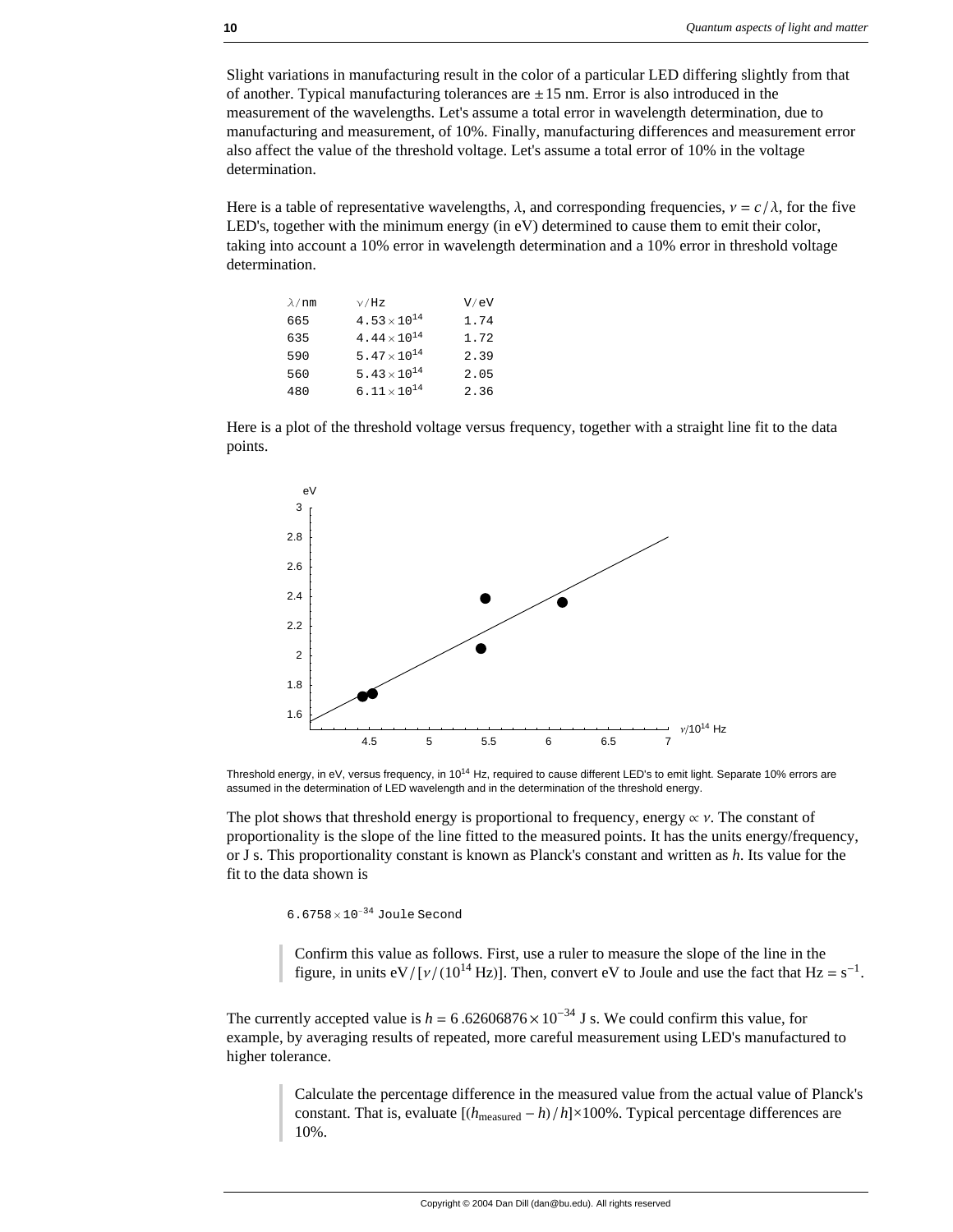What we have succeeded in doing is to establish the *equivalence between the frequency and energy change of light*, namely

$$
\Delta E_{\text{light}} = h \, \nu = h \, c / \lambda.
$$

This relation is known as the *Einstein energy-frequency relation*, because Einstein was the first to propose the equivalence between the frequency of light and the amount of energy that light of that frequency can exchange with matter. The relation allows us to track energy flow between light and matter.

The energy unit  $h v = h c / \lambda$  is called a *quantum of light energy*, or, more briefly, a *photon*. In terms of the energy of the photon, we can write the light-matter energy balance expressions as

 $\Delta E_{\text{matter}} = -\Delta E_{\text{light}} = E_{\text{photon}} = h v$  (light absorption)  $\Delta E_{\text{matter}} = -\Delta E_{\text{light}} = -E_{\text{photon}} = -h \nu(\text{light emission})$ 

These expressions show that when light is absorbed by matter, a photon of light energy is removed from the light, reducing the energy of light by the amount  $\Delta E_{\text{light}} = -E_{\text{photon}} = -h v$ , and that when light is emitted by matter, a photon of light energy is added to the light, increasing the light energy by the amount  $\Delta E_{\text{light}} = E_{\text{photon}} = h v$ .

> A fluorescent bulb emits light of several different wavelengths from each major region of the visible spectrum so that to our eyes its light appears white. Assume a 45 watt fluorescent bulb emits equal amounts of red, green and blue light. Assume that the blue wavelength is 450 nm. How many photons of blue light energy are emitted each second by the matter composing the fluorescent bulb. Recall that  $1 \text{ wat} = 1 \text{ J/s}$ , and assume the bulb operates at 70% efficiency. Answer:  $2 \times 10^{19}$ /s.

The reason the number of quanta is so large is because a quantum of light is a very small unit of energy.

# ■ Photoelectric effect and photoionization

The idea that light exchanges energy with matter in indivisible "chunks" of size  $h v$  was originally proposed by Einstein in 1905 to explain peculiar aspects of the *photoelectric effect* and *photoionization*. If the frequency of light is high enough, its electric field can tug on an electron in an atom so strongly that the electron is torn away from the atom. This phenomena when applied to the atoms of a metal surface is known as the *photoelectric effect*, and when it is applied to an isolated atom is known as *photoionization*.

To appreciate what is peculiar about the photoelectric effect and photoionization, let's consider, based on the wave properties of light, what we might expect to be the dependence of the ejection on the intensity and frequency of the light.

First, we might expect that no matter how low the frequency of the light, if it is intense (bright) enough, electrons will be ejected. What is observed is that if the frequency of the light is below a threshold value  $v_0$ , then *no electrons are ejected*, no matter how bright—no matter how intense—the light.

Second, no matter how high the frequency of the light, we might expect that if the light is not intense enough, then no electrons will be ejected. What is observed is that if the frequency of the light is above the threshold value, then *electrons are always ejected*, no matter how faint the light. Making the light weaker decreases the number of electrons ejected each second, but there are always some electrons being ejected, no matter how weak the light.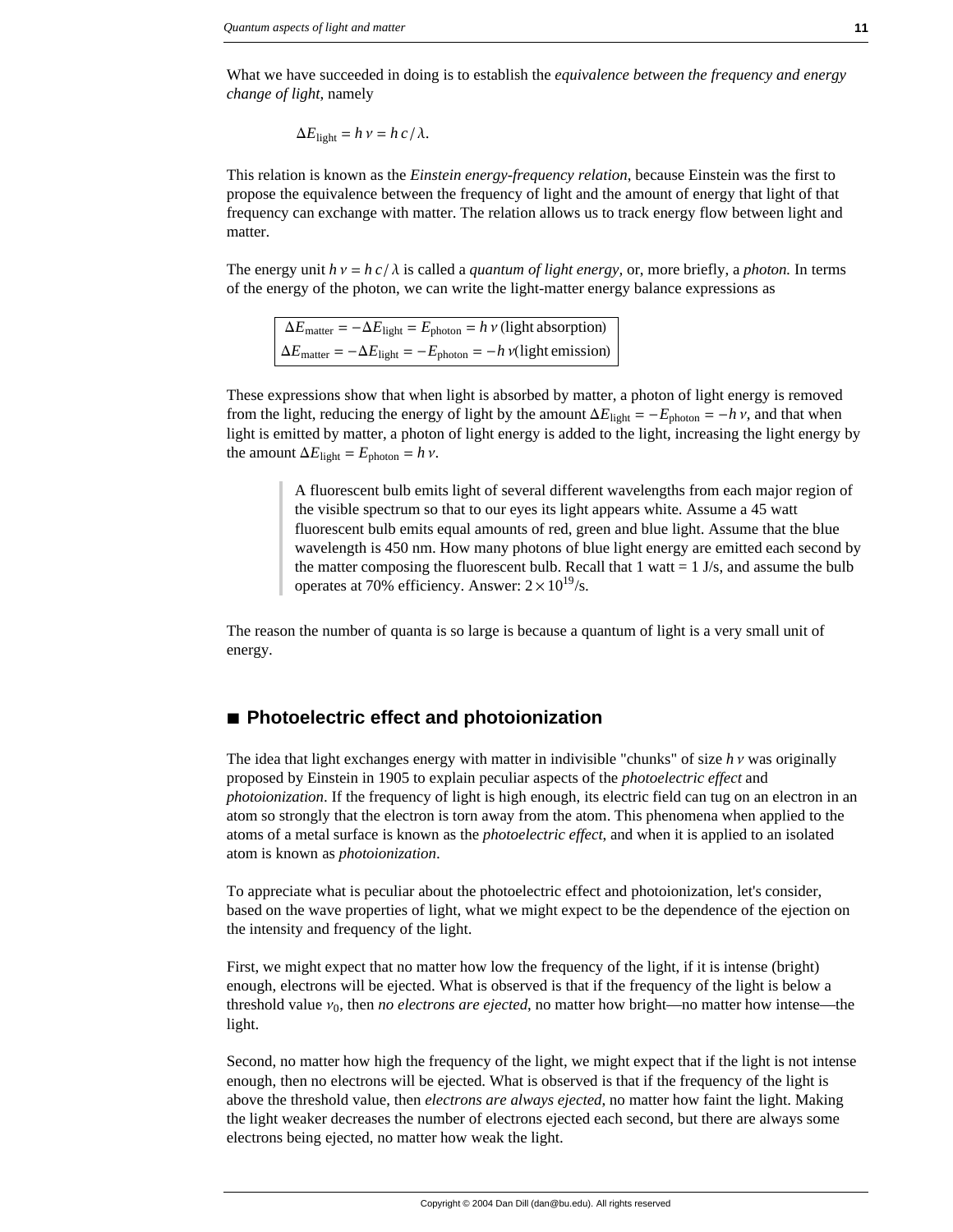Finally, we might expect that, at a given frequency, the more intense the light, the faster the ejected electrons will be moving after they leave the metal.

It turns out that all three of these expectations are wrong. What is observed is that the kinetic energy of the ejected electrons,  $mv^2/2$ , is proportional to the amount  $v - v_0$  by which the frequency of the light exceeds the threshold frequency.

These features of the photoelectric effect make no sense in terms of the wave picture of light. Einstein's proposal, which we can understand in retrospect based on our study of LED threshold voltages, is that the properties of the photoelectric effect do make sense in terms of the transfer of quanta of light energy to matter.

The minimum amount of energy needed to detach an electron can be used with the Einstein energy-frequency relation to define a *threshold energy*, and so a *threshold frequency*,  $v_0$ , of the light required for the detachment of the electron.

If the light has a frequency lower than the threshold frequency,  $v < v_0$ , then not enough energy will be available from the light—the light quanta will be too small—to detach the electron.

If the light has a frequency higher than the threshold frequency,  $v > v_0$ , then the remaining energy,  $h v - h v_0$ , of each light quantum goes into the kinetic energy of the detached electron, KE<sub>electron</sub>. That is, if the frequency of the light is high enough so that its quanta have enough energy to detach the electron, then the energy conservation relation,  $\Delta E_{\text{matter}} = -\Delta E_{\text{light}}$ , can be written

$$
\Delta E_{\text{matter}} = \Delta E_{\text{threshold}} + \text{KE}_{\text{electron}} = -\Delta E_{\text{light}},
$$

since the energy of the light is expended in part to detach the electron,  $\Delta E_{\text{threshold}} = h v_0$ , and in part to give the electron its kinetic energy.

Einstein won the Nobel prize for this analysis of the photoelectric effect,

http://www.nobel.se/physics/laureates/1921/einstein-bio.html

Use the energy conservation relation to show that  $KE_{electron} = h(\nu - \nu_0)$ .

Different terminology is used depending in whether the electron is detached from a metal surface (photoelectric effect) or from an isolated atom (photionization). In the photoelectric effect, the threshold energy,  $\Delta E_{\text{threshold}} = h v_0$ , is called the *work function* of the metal and it is written as the Greek letter  $\Phi$  (capital "phi"). In photoionization, the threshold energy,  $\Delta E_{\text{threshold}} = h v_0$ , is called the *ionization energy* (or *ionization potential*) of the atom and it is written as IE.

> The ionization energy of a hydrogen atom is 13.6 eV. Calculate the threshold frequency and wavelength needed to photoionize a hydrogen atom. Answer:  $3.29 \times 10^{15}$  Hz. To what region of the electromagnetic spectrum does this belong?

Assume a hydrogen atom is photoionized by light of frequency 1.0% greater that the hydrogen atom threshold frequency. Calculate the speed of the ejected electron, in m/s. Recall that kinetic energy is  $mu^2/2$ , where *u* is the speed of the electron. Answer: 219 km/s.

Assess whether your answer to the previous question is physically reasonable. For example, how long would it take an electron moving at that speed to cover the distance from Boston to Chicago? Answer: Using 1000 mi as the distance, the time to travel this distance is 7.35 s.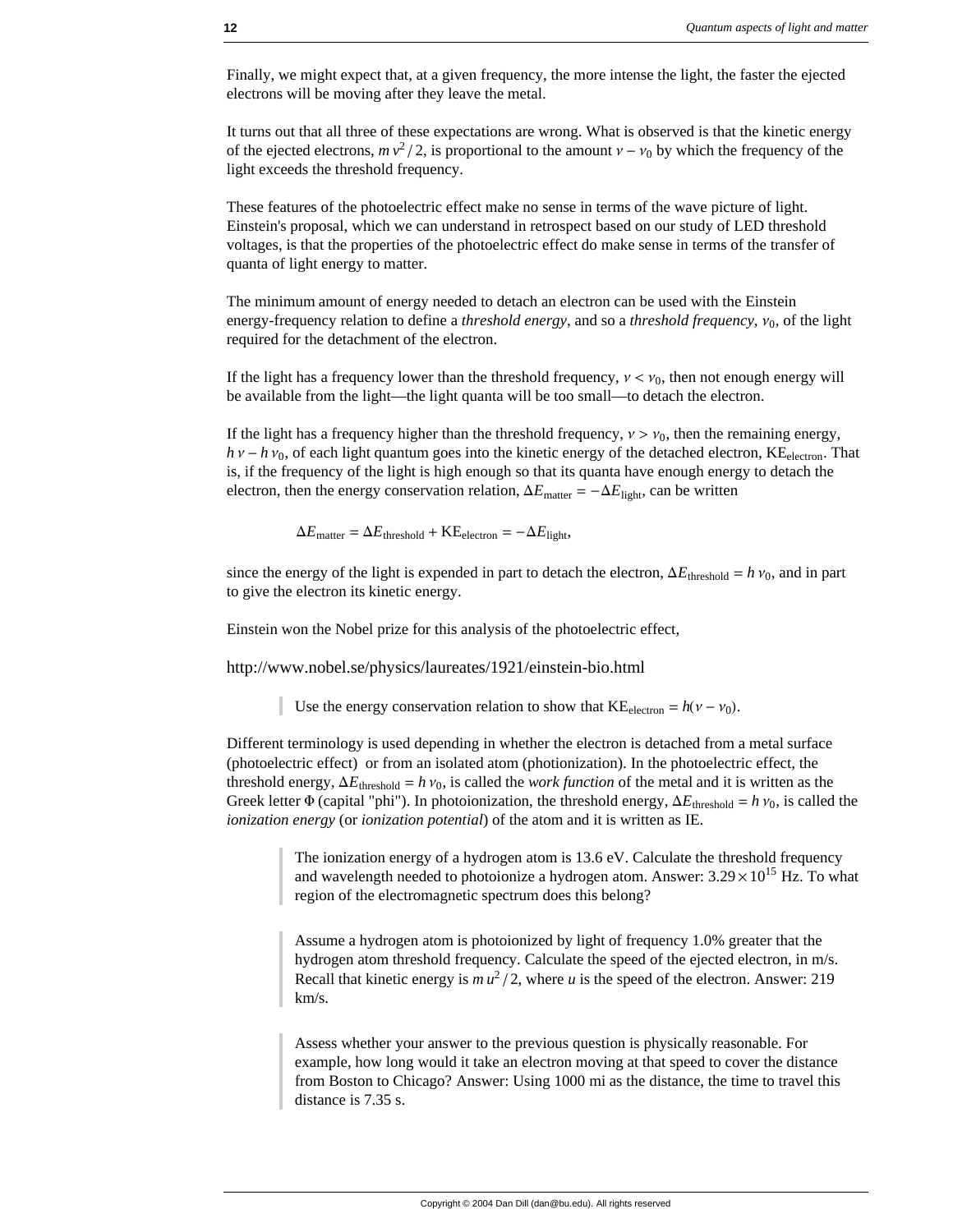Electromagnetic radiation is found to eject electrons from isolated hydrogen atoms and the electrons are measure to have a speed of 0.1% of the speed of light. Calculate the wavelength of this radiation. Answer 90 nm.

Make a table of the lowest ionization energy of the hydrogen, lithium, sodium and potassium atoms. Compare the maximum possible speed of electrons ejected from these atoms by light of wavelength 205 nm. Answer: H will not be ionized; Li, 480 km/s; Na, 565 km/s; K, 775 km/s.

The work function of the chromium metal is  $\Phi_{Cr} = 7.2 \times 10^{-19}$  Joule. What is the value of the work function in eV? Answer: 4.5 eV.

What is the maximum speed an electron could be moving if it is ejected from chromium metal by light of wavelength 250 nm? (Oxtoby and Nachtrieb, 2e, problem 13.13.). Answer: 405 km/s.

Here is a question for you. Can some photoelectrons have velocity less than the maximum velocity? If so, what could cause them to have a correspondingly lowered kinetic energy?

# **à Particles of light**

At about the same time that Einstein made his analysis of the photoelectric effect, he also proposed his *special theory of relativity*, based on the extraordinarily puzzling experimental finding in 1887 by Michelson and Morley that light always has the same speed, *independently of the speed of the source of the light*.

This does not seem to have much to do with the quantum nature of atoms and light, but a consequence of special relativity is the prediction that quanta of light also have momentum, and so in this sense behave like particles of matter. This was the first hint of what is now known as the *wave-particle duality*.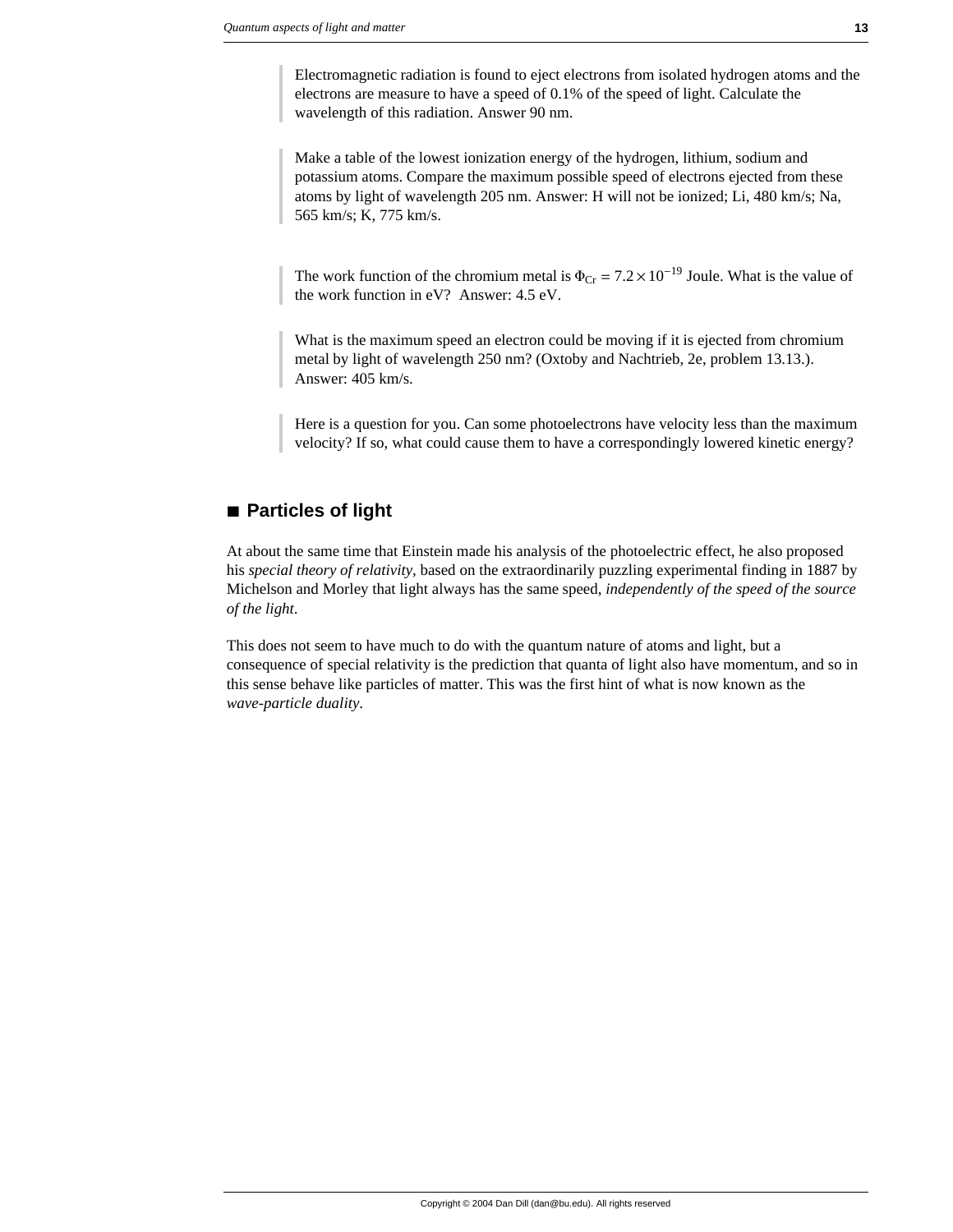*Michelson's paper, with Edward W. Morley, "On the Relative Motion of the Earth and the Luminiferous Ether," American Journal of Science (vol. 35, 1887, p. 333-45), is available at*

*http://www.aip.org/history/gap/PDF/michelson.pdf, and a biography and further resources are available at http://www.aip.org/history/gap/Michelson/Michelson.html. Michelson was the first American scientist to win a Nobel Prize (1907), http://www.nobel.se/physics/laureates/1907/michelson-lecture.html*

Einstein developed his theory of special relativity in order to account for how it could be that light always has the same speed, whether the light source is moving or not. To see how strange this behavior of light is, let's imagine instead that we fire a bullet from a gun just as Superman flies by at the speed of the bullet (being Superman, he could go faster, of course!). Since Superman has matched his speed to that of the bullet, to him the speeding bullet appears to be standing still. Now, if instead of firing a bullet, we set of a flash bulb just as Superman flies by, Superman being Superman, he'll naturally speed up to catch the light. The most amazing thing, however, is that no matter how fast Superman goes, the light recedes from him at exactly the same speed as it recedes from us. From Superman's point of view of the light from the flash bulb, it as if he is standing still, no matter how fast he is going! For some reason, light seems to disobey the rules about the speed of a projectile being relative to its source!

> *Perhaps the finest introduction to these ideas is Edwin F. Taylor and John Archibald Wheeler,* Spacetime Physics: Introduction to Special Relativity, *2nd edition (1992) W H Freeman & Co.; ISBN: 0716723271. The extension by Einstein to reference frames accelerating with respect to one another is called general relativity, and a very accessible treatment of the key consequences of general relativity is Edwin F. Taylor and John Archibald Wheeler,* Exploring Black Holes: Introduction to General Relativity, *1st edition (2000), Benjamin/Cummings; ISBN: 020138423X*

The essence of Einstein's theory to account for this very strange behavior of light is the following remarkable prediction: *time proceeds at different rates* in a stationary frame of reference (us) and a moving frame of reference (Superman) in just the right amount so that light is always measured to travel the same distance in a given time. There is much more to the story (a very nice exposition is *Space and time in the modern universe*, by P. C. W. Davies), and the incredible end result is Einstein's famous relation,

$$
E = mc^2,
$$

expressing the equivalences between mass and energy.

The first thing to appreciate about the mass-energy relation is that the mass, *m*, is not the ordinary mass of an object, which we denote as  $m_0$ , but instead it is related to it as

$$
m = m_0 / \sqrt{1 - \left(\frac{u}{c}\right)^2}.
$$

where  $u$  is the speed of the particle.

Calculate the ratio,  $m/m_0$ , as a result of a 3 gram bullet moving at 600 mph. It may be helpful to use logarithms to evaluate the ratio. Answer: 1.0000000000004.

Speeds encountered in everyday experience result in a negligible increase in mass.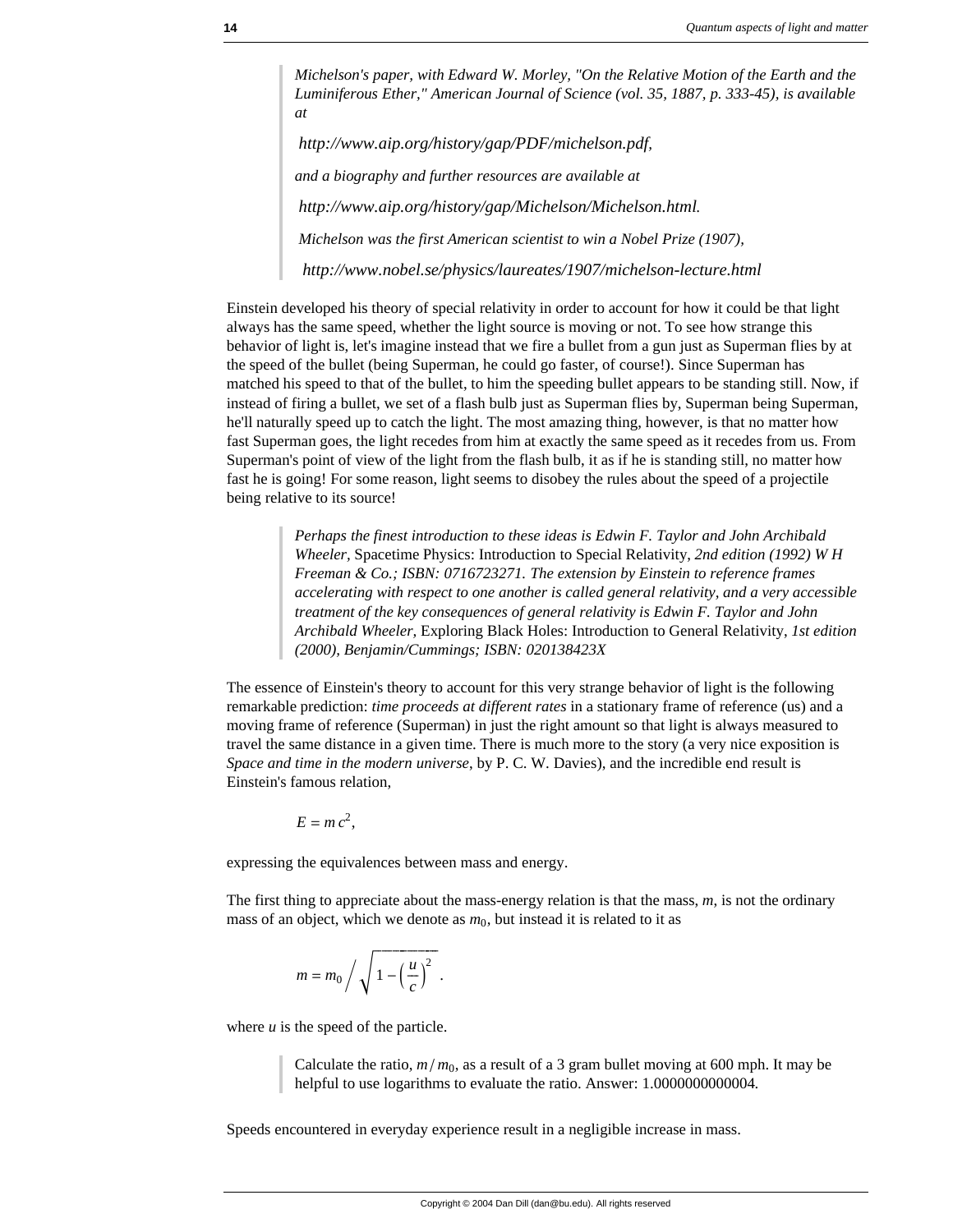Calculate the ratio,  $m/m_0$ , as a result of a 5 gram bullet moving at 95% of the speed of light. Answer: 3.2.

For particle speeds close to the speed of light, the increase in mass becomes very significant. A crucial feature of the relation is that *the mass m becomes infinite as its speed v approaches the speed of light*.

> Calculate the ratio,  $m/m_0$ , as a result of a 2 gram bullet moving at the speed of light. Answer:  $\infty!$

A consequence of this mass relation is that it would require an infinite amount of energy to accelerate a mass to the speed of light. This is why anything with mass may only move *slower* than the speed of light.

On the other hand, since light itself *does* move at speed *c*, we must conclude that *the rest mass of light is* 0!

In the limit that the speed of a mass is very much smaller than the speed of light, then we can approximate the mass as

$$
m = m_0 \left\{ 1 + \frac{1}{2} \left( \frac{u}{c} \right)^2 - \ldots \right\}
$$

and so approximate the energy of matter as

$$
E_{\text{matter}} = m_0 c^2 + \frac{1}{2} m_0 u^2 - \dots
$$

That is, the energy is just the ordinary kinetic energy,  $m_0 u^2/2$ , plus an additional so-called *rest mass energy, m*<sup>0</sup> *c*2. All matter has such rest mass energy. (It is rest mass energy that is released in *nuclear fusion*, in which two masses combine to form a new mass smaller than their sum, with the difference released as energy.)

You may be surprised at how large you own rest mass energy is!

I weigh about 170 lb = 77 kg. Show that my rest mass energy is  $6.9 \times 10^{18}$  J!

This is a huge amount of energy, by everyday measures.

I am a rower and able to achieve maximum speeds in a one-person shell (called a single scull) a bit higher than 5 m/s. Show that my kinetic energy at 5 m/s is 1000 J.

Typically, kinetic energy is a negligible fraction of a particles rest mass energy.

It turns out that light also has a mass, and so energy, even though light has no rest mass. To see this, we need to rewrite the Einstein mass-energy equation in a form that makes clear the distinction between particles with a rest mass, and light, which has no rest mass. We do this by using the relation between *m* and *m*0, squaring both sides of Einstein's equation and then rearranging to get

$$
E^{2}\left\{1-\left(\frac{u}{c}\right)^{2}\right\}=m_{0}^{2}c^{4},
$$

or

$$
E^2 = m^2 c^2 u^2 + m_0^2 c^4.
$$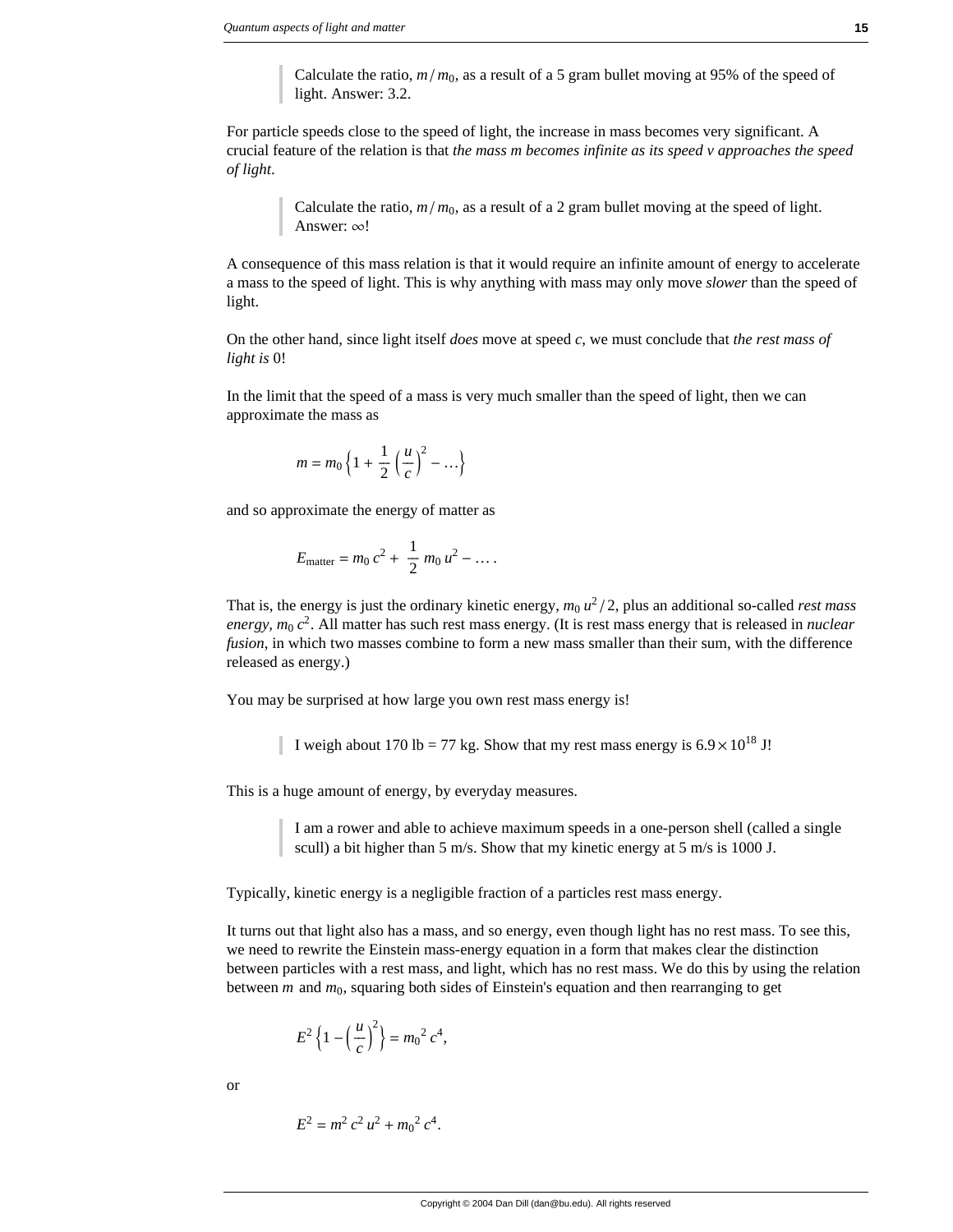We can simplify this expression a little by using the symbol *p* for the (relativistic) momentum *m u* (*not*  $m_0 u$ ), and then taking the square root. The result is

$$
E = \sqrt{p^2 c^2 + m_0^2 c^4}.
$$

Carry out the steps described to obtain this expression for the energy.

Now, since light has no rest mass, this expression when applied to light becomes

$$
E = p c.
$$

But what is this the energy of? Einstein's proposal was that this is not the total energy of light but the energy of just one photon of light energy. That is, Einstein said that

$$
E_{\text{photon}} = p c.
$$

Now the extraordinary thing about this proposal by Einstein is that it amounts to saying that a photon of light energy also has a momentum  $p = E_{\text{photon}}/c!$  Since we have already determined that the energy of a photon is  $h v$ , this means that the momentum of a photon is

$$
p_{\text{photon}} = h \, \nu / c = h / \lambda.
$$

The two relations,  $E_{photon} = h v$  and  $p_{photon} = h/\lambda$ , taken together imply a profound expansion of our conception of how light interacts with matter. While many properties of light—the way it moves through space, how it is dispersed into colors in a prism, how it is focused by lenses, etc.—are well described in terms of waves of electric and magnetic fields, Einstein proposed that the interaction of light with matter has distinctly particle-like character of exchanging fixed amounts of energy and momentum with matter. That is, while exchanging fixed amounts of energy can be taken as just the way the oscillating fields that compose light tug on matter, proposing that a photon also has momentum suggests that in some sense light must interact with matter as one billiard ball does with another. And that is quite peculiar.

> Since the momentum of light is  $p_{\text{photon}} = mc$ , we can interpret the mass of a quantum to be  $m_{photon} = h/(c \lambda)$ . Calculate the "mass" of a quantum of red light ( $\lambda = 700$  nm) and of x-ray light ( $\lambda = 0.1$  nm). Answer:  $3 \times 10^{-36}$ kg,  $2 \times 10^{-32}$ kg.

What wavelength light has a photon mass equal to the electron mass? Answer: 0.002 nm

It is important to understand that the relation  $E = p c$  is true *only* for light, that is, only when the rest mass, *m*0, is zero. That is, it is *not* true for matter, for which the rest mass is *not* equal to zero, and the velocity is always less than *c*.

### **Measuring the momentum of light: Compton scattering**

So peculiar was Einstein's proposal that quanta of light carry a fixed amount of momentum, it was not accepted as so until it was verified by direct measurement. The experiment was carried out in 1923 by A. H. Compton. Compton's idea was that if light had momentum, then when it's energy is transferred to an electron, its momentum should also be transferred.

What Compton measured was the momentum imparted to an electron initially at rest by the absorption of one photon. He found that the increase in the momentum was not equal to the momentum of the photon, but only a fraction of the momentum. However, he also measured that following the absorption of the light by the electron, light of longer wavelength was emitted by the electron (due to its motion).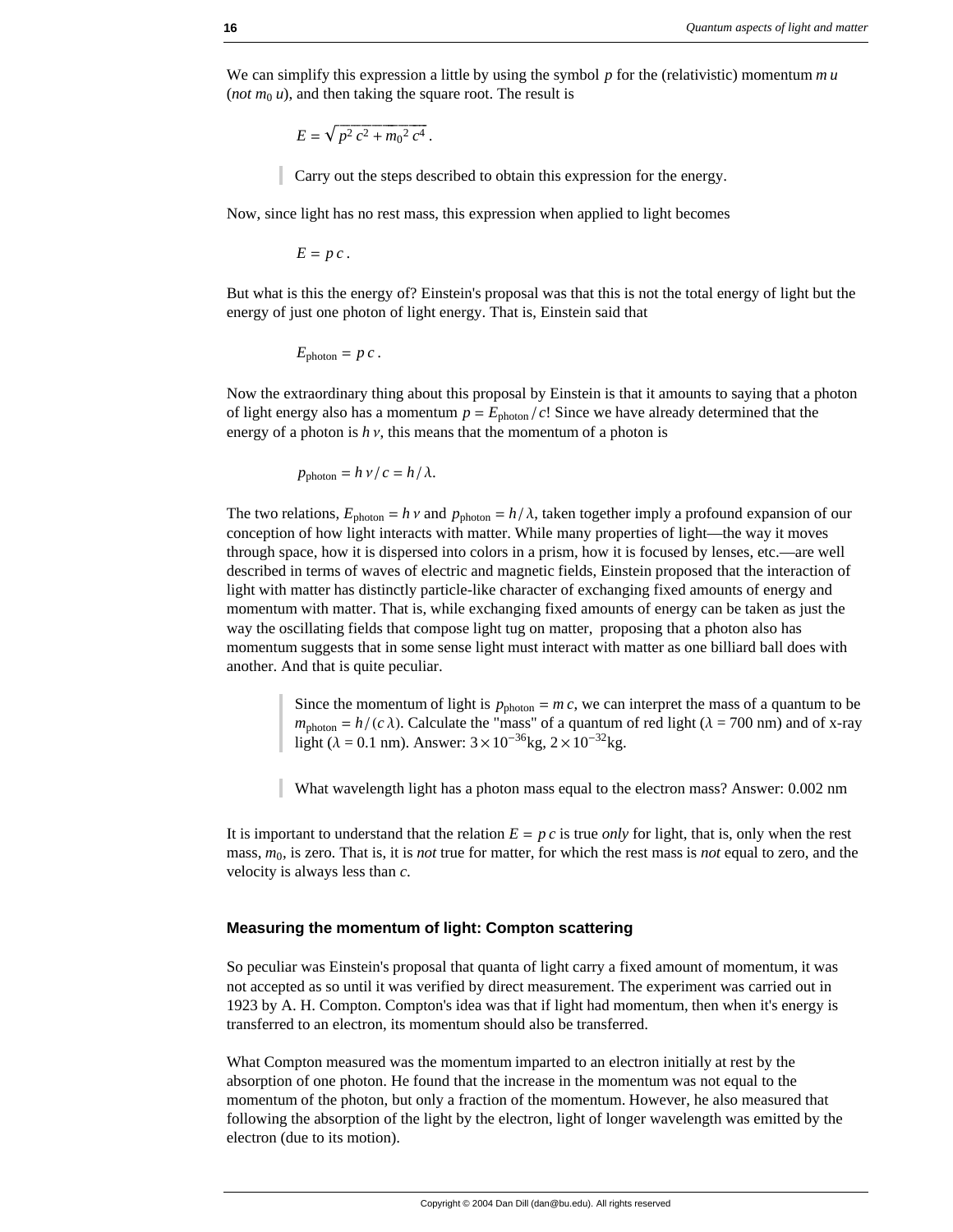The emission of light of longer wavelength suggested to Compton that the amount of momentum transferred to the electron may be a measure of the momentum difference between a photon of the incident and emitted light. It turns out that if he assumed, according to Einstein's proposal, that the momentum of the photons of the absorbed light was  $h / \lambda_{\text{absorbed}}$  and that of the photons of the emitted light was  $h/\lambda_{\text{emitted}}$ , then the increase in wavelength,  $\lambda_{\text{emitted}} - \lambda_{\text{absorbed}}$ , that Compton measured accounted precisely for the momentum gained by the electron.

The gist of Compton's analysis is (1) that momentum of the absorbed photon is partitioned between the emitted photon and the electron (momentum conservation)

$$
\vec{p}_{\text{photon,absorbed}} = \vec{p}_{\text{photon,emitted}} + \vec{p}_{\text{electron,scattered}}
$$

(since the electron is assumed initially to be at rest, its momentum is zero and so not included on the left hand side of this equation), and (2) that the combined energy of the absorbed photon and the electron before the absorption (energy conservation),

$$
m_{0,e} c^2 + h c / \lambda_{\text{absorbed}} = \sqrt{m_{0,e}^2 c^4 + p_{e,\text{scattered}}^2 c^2} + h c / \lambda_{\text{emitted}}
$$

He then used these two relations to show that

$$
\lambda_{\text{emitted}} - \lambda_{\text{absorbed}} = \frac{2 h}{m_{0,e} c} \sin^2(\theta/2)
$$

where  $\theta$  is the angle at which the emitted photon is detected relative to the direction of the absorbed photon's light beam. The greater the angle, the greater the transfer of momentum to the electron and so the greater the increase of the wavelength of the light as a result of the interaction.

> The quantity  $h/(m_{0,e} c)$  is known as the Compton wavelength. Show that its value is 0.0024263 nm.

Calculate the wavelength difference between an absorbed photon and one emitted along direction 10° and along direction 90°. Answer: 0.0000368611 nm, 0.00242631 nm.

Do the relative values of these wavelength shifts make sense physically?

*Details of Compton's calculation are at*

*http://scienceworld.wolfram.com/physics/ComptonEffect.html,*

*and you can explore the calculations interactively at*

*http://hyperphysics.phy-astr.gsu.edu/hbase/quantum/compdat.html#c1.*

*Compton's paper is "A quantum theory of the scattering to X-rays by light elements," Phys. Rev. 21, 483–502 (1923),*

*http://www.aip.org/history/gap/PDF/compton.pdf.* 

*In the paper Compton concludes that the "experimental support of the theory indicates very convincingly that a radiation quantum carries with it directed momentum as well as energy." A biography of Compton is available at*

*http://www.aip.org/history/gap/Compton/Compton.html.*

In this way, the momentum of photon came to be accepted. And in this way Compton won his Nobel prize in 1927, http://www.nobel.se/physics/laureates/1927/compton-bio.html.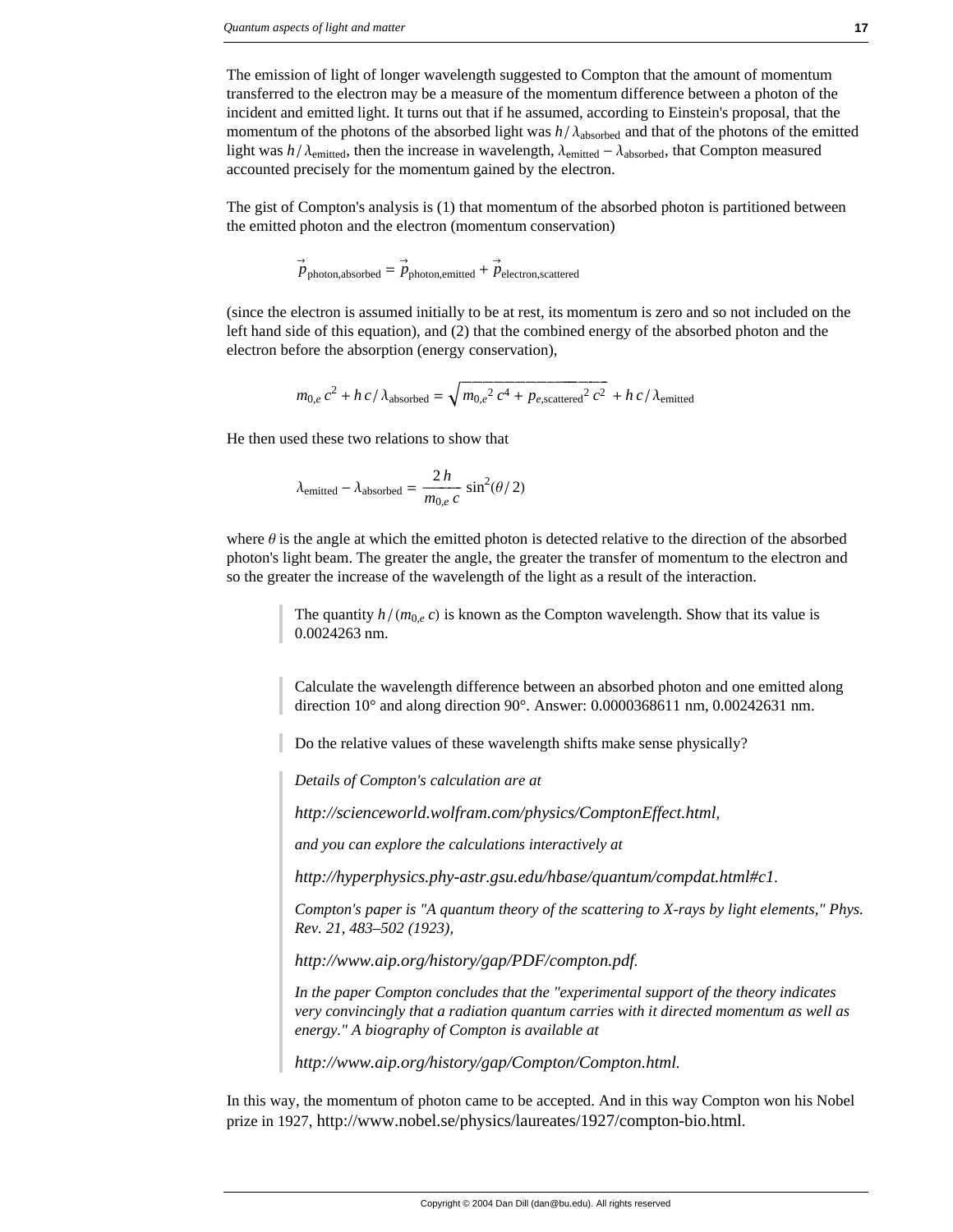# **à Waves of matter**

OK, so according to Einstein's special relativity, as confirmed by the photoelectric effect and Compton scattering, evidently light interacts with matter by means of exchange of photons in such a way that both *energy and momentum* are transferred in amounts determined only by the frequency of the light,

```
E_{\text{photon}} = h v_{\text{light}}p_{\text{photon}} = h / \lambda_{\text{light}}
```
Einstein energy-frequency and momentum-wavelength relations.

(Note carefully that the wavelength and frequency are *not* those of the photon, but rather those of the light.)

In 1924 Louis de Broglie had the idea that perhaps these relations could be turned around,

```
v_{\text{matter}} = E_{\text{matter}}/h\lambda_{\text{matter}} = h / p_{\text{matter}}
```
de Broglie energy-frequency and momentum-wavelength relations.

and so interpreted as applying also to matter! Why on earth would someone have such an idea? The reason de Broglie made his proposal—at the time viewed as a bit crazy—was this: If wave properties could be associated with matter, this would provide an avenue to account for why it is that in the spectra of matter only certain wavelengths, and so energy exchanges occur.

Recall, for example, the visible portion of the emission spectrum of atomic hydrogen,



Visible portion of the emission spectrum of atomic hydrogen.

It shows that hydrogen atoms and light exchange only the following amounts of energy (in the visible range of light)

| Line |           | ΛF.               |
|------|-----------|-------------------|
| 1.   | 656. nm   | 1.89 eV           |
| 2    | 486.nm    | 2.55eV            |
| 3    | 434. nm   | $2.86 \text{ eV}$ |
|      | $410.$ nm | $3.02 \text{ eV}$ |

Atomic hydrogen emission lines in the visible region of the spectrum.

Use the stated wavelengths to verify the stated energy change values.

de Broglie's idea was that maybe something inside matter is able to oscillate like a wave, and that the modes of oscillation somehow could account for energies at which light and matter interact.

For example, we know that a violin string, say, has a fundamental mode of vibration, with wavelength equal to twice the length of the string, but also harmonics with wavelengths equal to half the wavelength of the fundamental mode, one third the wavelength of the fundamental, and so on.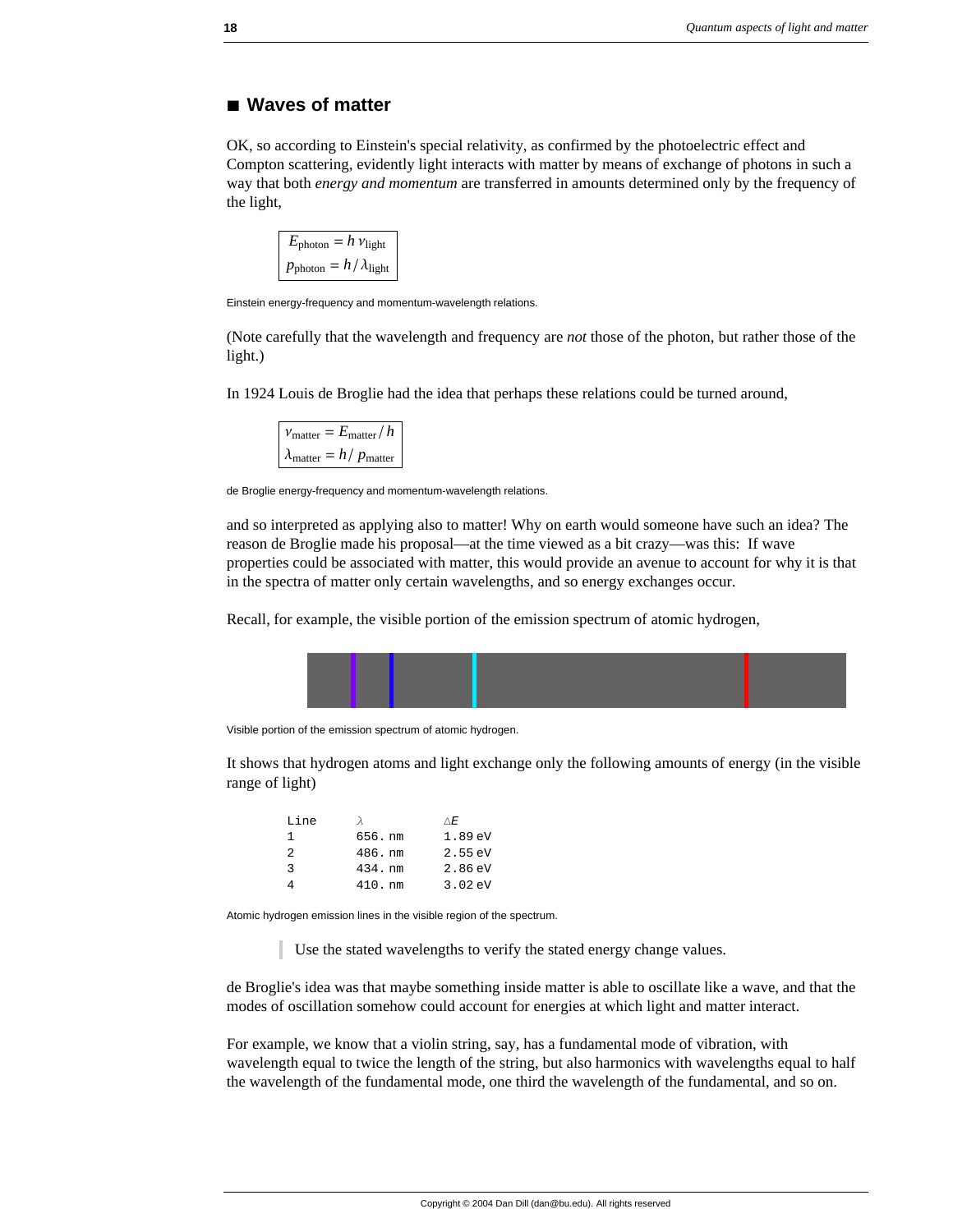

Illustration of the first four vibration modes of a violin string.

So de Broglie's hope was that by reversing the interpretation of the Einstein energy-frequency and momentum-wavelength relations, the appearance of only certain energies in matter could be understood as reflecting the appearance of only certain vibration modes.

As incredible as de Broglie's hypothesis that matter in some sense has an associated wavelength seems, it was soon confirmed experimentally. Davisson and Thomson showed, in separate experiments in 1927, that electrons passing through a crystal lattice of atoms in fact do diffract likes waves, with wavelengths computed from their kinetic energy that agree precisely with those predicted by the de Broglie momentum-wavelength relation.

Ddetails of the Davisson's experiement are at

http://hyperphysics.phy-astr.gsu.edu/hbase/davger.html#c1*.*

Davisson and Thomson shared the Nobel prize in 1936 for their work,

http://www.nobel.se/physics/laureates/1937/index.html.

An extraordinary side note is that Thomson's father, JJ Thomson had won the Nobel prize in 1906,

http://www.nobel.se/physics/laureates/1906/thomson-bio.html,

for showing that electrons behave like particles!

As a result the experimental verification of his hypothesis, de Broglie was awarded the Noble prize in 1929 for his reinterpretation of the Einstein relations,

http://www.nobel.se/physics/laureates/1929/broglie-bio.html.

# **à Electron in a box**

The two de Broglie relations,

 $v_{\text{matter}} = E_{\text{matter}} / h$  $\lambda_{\text{matter}} = h / p_{\text{matter}}$ 

relate energy to frequency and momentum to wavelength. To explore the consequences of these relations, we need independent information about one of the two quantities in each relation.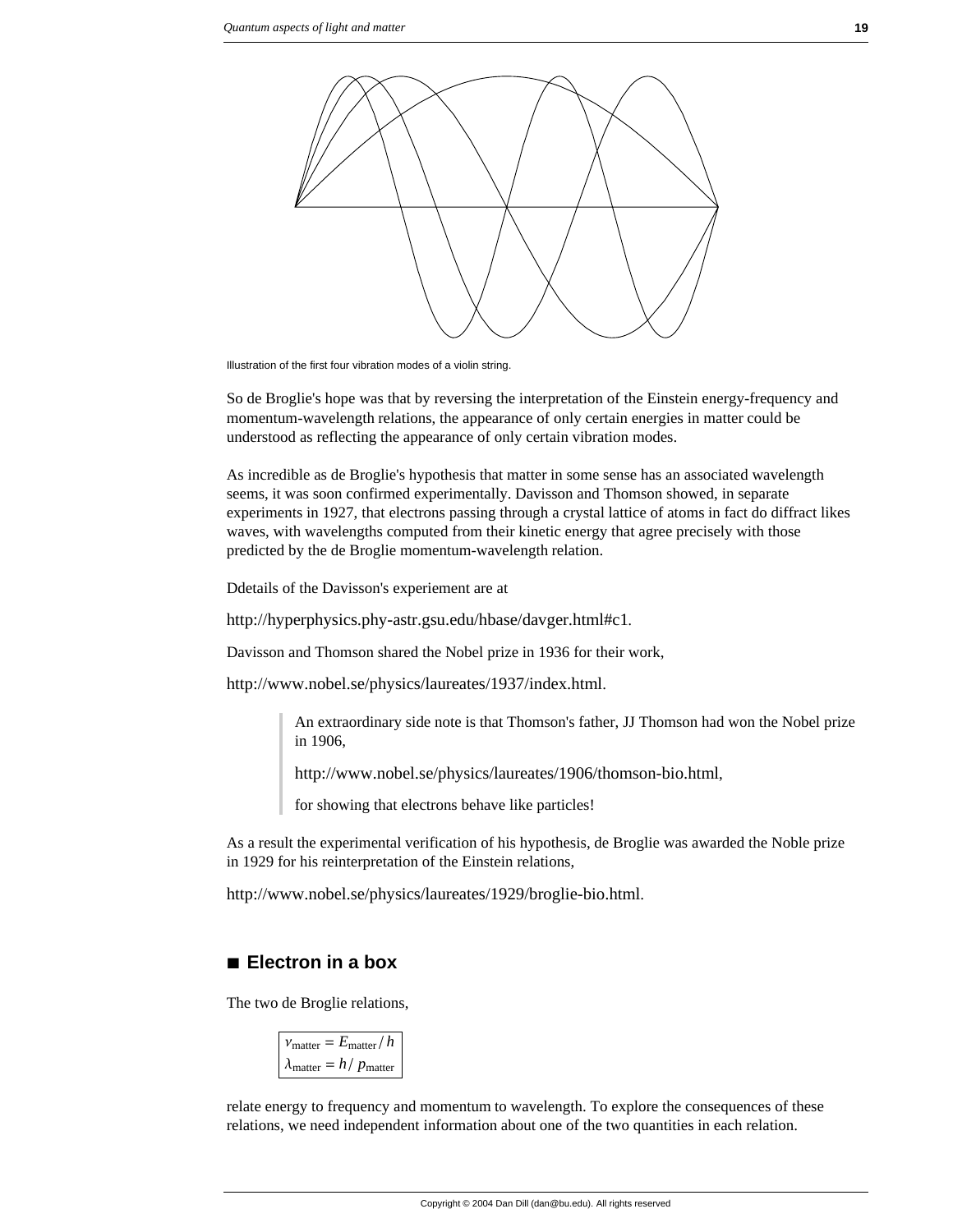If we assume we have a particle of mass *m* confined to a one-dimensional region if width *L*, and if we assume further that the particle is able to move freely in that region, then its energy is just the kinetic energy due to its motion,

$$
E_{\text{matter}} = \frac{1}{2} m u_{\text{matter}}^2 = \frac{p_{\text{matter}}^2}{2 m}.
$$

If we assume further that the "matter wave" associated with the particle must vanish at each edge of the region, then this means an integer number of half-wavelengths must span the width of the box,

$$
n \frac{\lambda_{\text{matter}}}{2} = L, \ n = 1, 2, \ \ldots
$$

analogous to the violin string example above. These two relations, together with the two de Broglie relations are what we need to find those values of energy corresponding to each matter wave.

From the de Broglie relation, the momentum of the particle is restricted to those values corresponding to the possible matter wave wavelengths that can be accommodated in the box,

$$
p_{\text{matter},n} = h / \lambda_{\text{matter},n} = \frac{h n}{2 L}.
$$

This means that the kinetic energy that a particle can have is proportional to the square of the number of half-wavelengths in the matter wave,

$$
E_{\text{matter},n} = \frac{p_{\text{matter},n}^2}{2m} = \frac{h^2 n^2}{8m L^2}, n = 1, 2, ....
$$

This last expression show that the particle can have only certain energies. This seems to get us close to the goal of accounting for the property of matter to interact with light at only certain energies.

### **Absorption spectrum of an electron in a box**

Now, the frequencies corresponding to the possible energies,

$$
v_{\text{matter},n} = E_{\text{matter},n} / h = \frac{h n^2}{8 m L^2}, n = 1, 2, ...,
$$

do *not* agree with those that we would measure for a particle confined in a one dimensional box.

Here is an example. The frequency of lowest energy absorption line of an electron confined to a 1.00 nm region is  $2.73 \times 10^{14}$  Hz. But as the following question shows, this frequency does *not* agree with any of the frequencies of the matter waves of the electron.

> Show that the frequencies of the first three matter waves, namely those for  $n = 1, 2$ , and 3, matter wave of such an electron are  $0.909 \times 10^{14}$  Hz,  $3.64 \times 10^{14}$  Hz, and  $8.18 \times 10^{14}$  Hz

#### **Energy balance in the spectra of an electron in a box**

Actually, the previous question is a bit of a trap: Should the frequencies corresponding to the possible energies of an electron in a box agree with the absorption frequencies? The answer is No!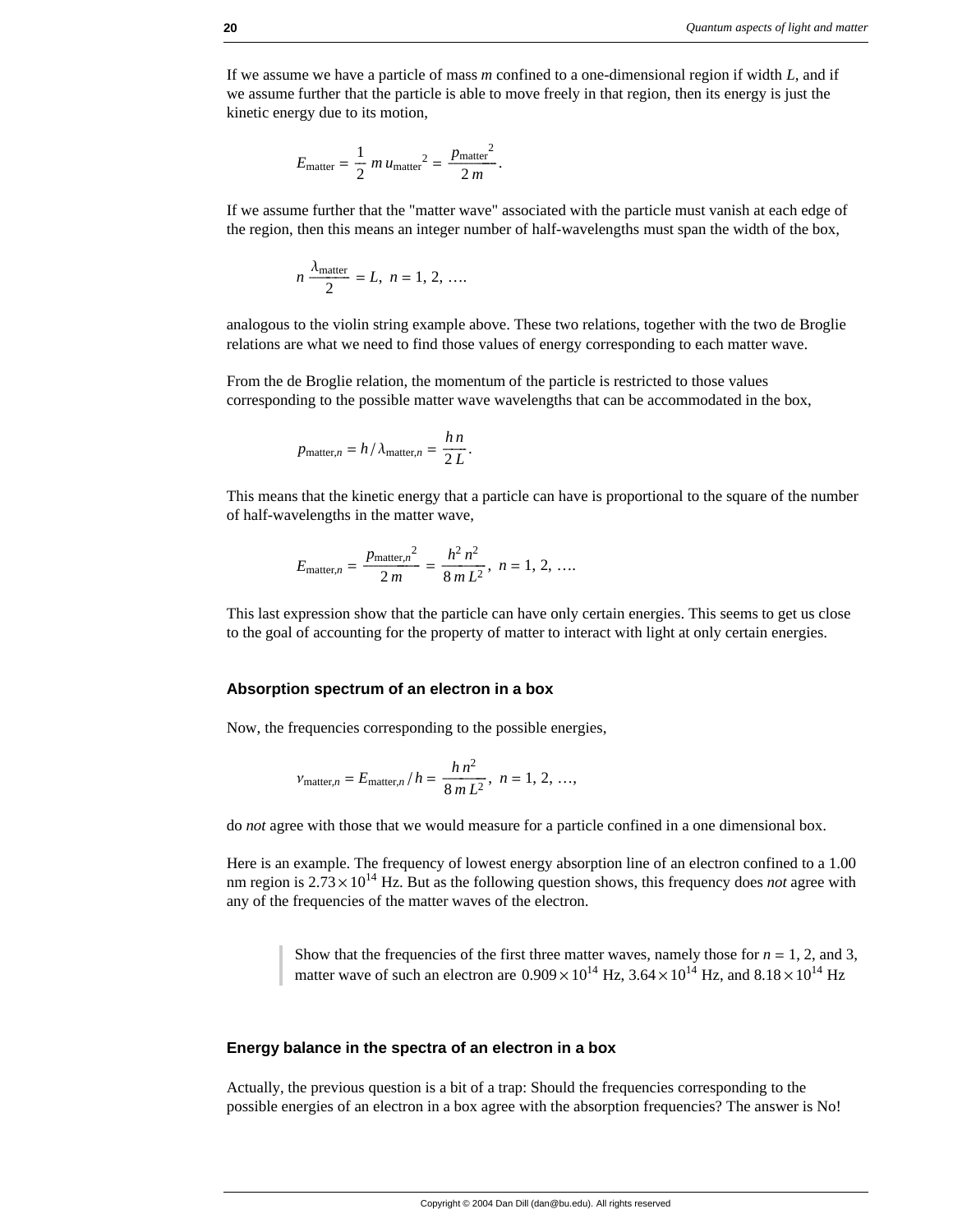Here is why. Recall that the guiding principle of our analysis of the interaction of light with matter is conservation of energy. If the electron absorbs energy  $h v$ , then this means (1) the light has lost this amount of energy and so (2) the electron has gained this amount of energy,

$$
\Delta E_{\text{matter}} = -\Delta E_{\text{light}} = E_{\text{photon}} = h \, v \, (\text{light absorption}).
$$

That is, to account for the absorption frequency we need to calculate the frequency corresponding to the *change in energy* of the electron,

$$
\Delta E_{\text{matter}} = E_{\text{matter}, n_f} - E_{\text{matter}, n_i} = \frac{h^2}{8 mL^2} (n_f^2 - n_i^2)
$$

namely

$$
\Delta E_{\text{matter}}/h = \frac{h}{8m L^2} (n_f^2 - n_i^2) = v_{\text{matter}, n_f} - v_{\text{matter}, n_i}
$$

Show that the frequency of the frequency of lowest energy absorption line of an electron confined to a 1.00 nm one-dimensional region,  $2.73 \times 10^{14}$  Hz, is indeed equal to  $v_{\text{matter},2} - v_{\text{matter},1}$ .

It is crucial to understand that while de Broglie's relations allow us to associate a frequency and energy in matter, this de Broglie frequency does *not* correspond to any frequency seen in the spectrum of the matter. The frequencies we *do* see in spectra are *always* determined by the *energy change* in the matter, and so by *differences of de Broglie frequencies*.

> Calculate the frequencies of the next two absorption lines of an electron confined to a 1.00 nm one-dimensional region. Answer:  $7.27 \times 10^{14}$  Hz,  $1.36 \times 10^{15}$  Hz.

Calculate the de Broglie frequencies of the  $n = 3$  and  $n = 4$  energies of the electron. Answer:  $8.18 \times 10^{14}$  Hz,  $1.45 \times 10^{15}$  Hz.

Show that the difference of the de Broglie frequencies of the  $n = 3$  and  $n = 4$  energies from the de Broglie frequency for the  $n = 1$  energy is the frequencies of the next two absorption lines.

# **à Taking stock**

We can summarize everything we have learned so far as follows. The de Broglie relations,

$$
\nu_{\text{matter}} = E_{\text{matter}} / h
$$

$$
\lambda_{\text{matter}} = h / p_{\text{matter}}
$$

de Broglie relations.

together with the fundamental energy-balance relations of the light-matter interaction,

 $E_{\text{matter}, f} - E_{\text{matter}, i} = -\Delta E_{\text{light}} = E_{\text{photon}} = h \, v \, \text{(light absorption)}$  $E_{\text{matter}, f} - E_{\text{matter}, i} = -\Delta E_{\text{light}} = -E_{\text{photon}} = -h \nu(\text{light emission})$ 

Light-matter interaction energy balance.

account for the lines in the spectra of the matter.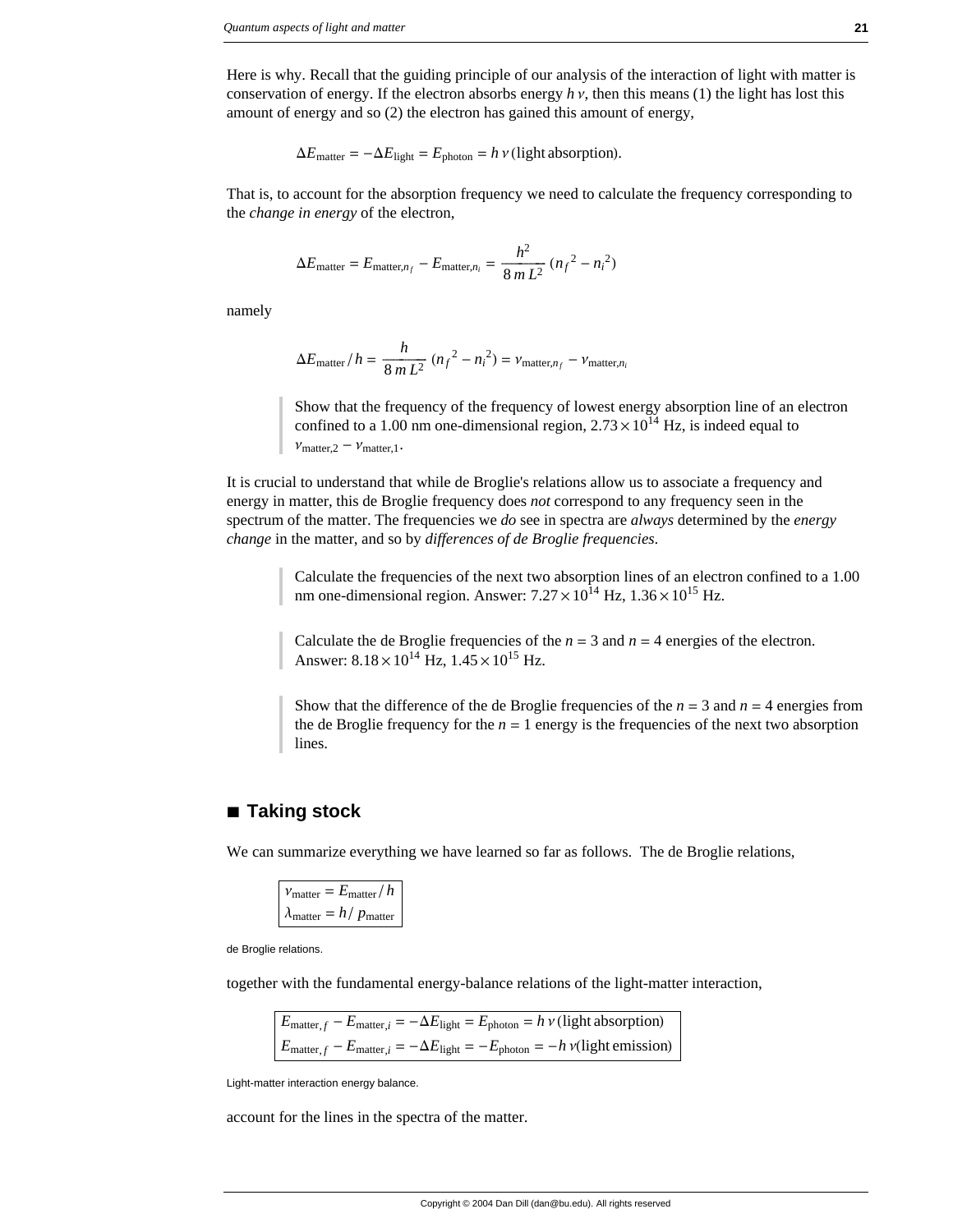However, there are three very significant and quite puzzling conceptual consequences of getting to this point. First, de Broglie's relations introduce the idea of a *matter wave*. But what on earth is it that is waving? Second, and following from the first, how can a particle, which we think of as something being in a particular region of space ("here, and not there"), be represented by a wave, which is by definition spread throughout space (else its wavelength—the distance from peak to peak—has no meaning). Third, we seem to have lost touch with the physical picture of light interacting with matter by means of electrical charge in matter oscillating in synchrony with the electric field of light. Is there a way to regain it?

Exploring these questions will profoundly deepen our understanding of the quantum aspects of matter. Be warned, however, the new ideas we are about explore will almost certainly pose many new questions in your mind. That's ok, though—that's the way science is!

### ■ What's waving in a matter wave?

The first step in answering this question is to see what the mathematical expression is for the matter wave. The first thing to try is to rewrite the general expression for a wave that we have discussed,

$$
\psi(x,\,t)=a\sin[2\,\pi(x/\,\lambda-\nu\,t)].
$$

using the de Broglie relations. The result is

$$
\psi(x, t) = a \sin[2\pi(x/\lambda_{\text{matter}} - v_{\text{matter}} t)] = a \sin[(p_{\text{matter}} x - E_{\text{matter}} t)/\hbar],
$$

where  $\hbar$ , pronounced "h bar," is the standard abbreviation for  $h/(2\pi)$ . We can interpret this expression as meaning that the matter wave is moving, with phase velocity

 $u_{\phi} = v_{\text{matter}} \lambda_{\text{matter}}$ .

For example, for a particle confined to a one-dimensional region of width *L*, in which it moves freely, the phase velocity is

$$
u_{\phi} = \frac{h\,n}{4\,m\,L}.
$$

Use the expressions we have found for the energy and wavelength of such a particle to show that this expression for the phase velocity is correct.

Calculate the phase velocity of an electron confined to a one-dimensional 1.00 nm region when it has the lowest possible energy. Answer:  $1.82 \times 10^5$  m/s.

It turns out that this form of the matter wave is not quite right. One of the requirements of the quantum description of matter that has a definite energy is that the time variation of its matter wave be

 $e^{-iE_{\text{matter}}t/\hbar}$  (time variation of matter wave with energy  $E_{\text{matter}}$ ).

In this expression, e is the base of the natural logarithm,  $i = \sqrt{-1}$  (and so  $i^2 = -1$ ). The factor  $e^{-iE_{\text{matter}}t/\hbar}$  is an example of what is known as a *complex exponential*. A general complex exponential  $e^{ix}$  is a special combination of sine and cosine known as the *Euler relation*,

$$
e^{-ix} = \cos(x) + i\sin(x),
$$

and so  $e^{-iE_{\text{matter}}t/\hbar} = \cos(E_{\text{matter}}t/\hbar) - i\sin(E_{\text{matter}}t/\hbar).$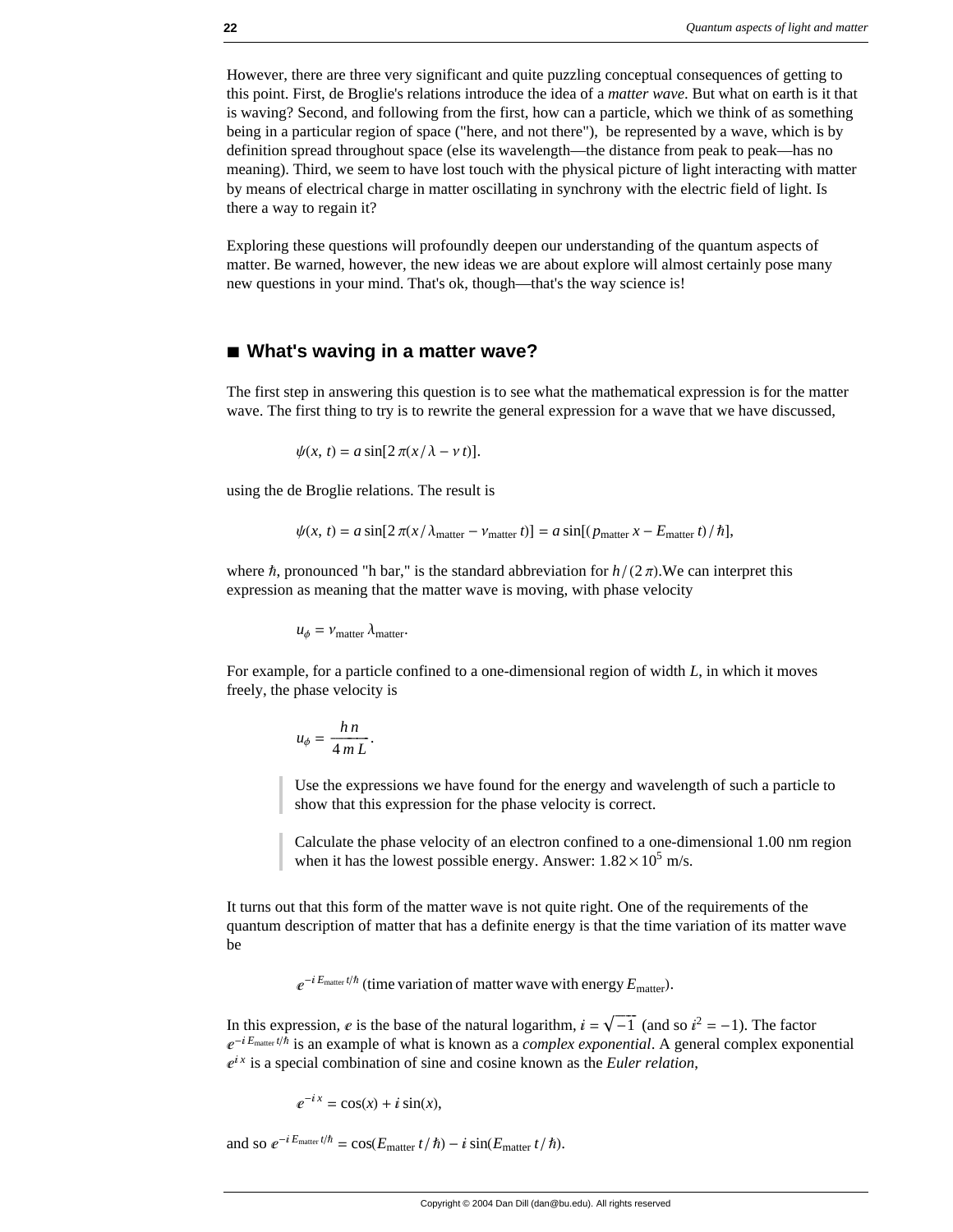Show that  $e^{i\pi/2} = i$ ,  $e^{i\pi} = -1$ ,  $e^{i3\pi/2} = -i$ , and  $e^{i2\pi} = e^{0} = 1$ .

In terms of the exponential time dependence, the matter wave for a particle in a box with energy *E*matter is

$$
\psi(x, t) = a \sin(p_{\text{matter}} x) e^{-i E_{\text{matter}} t/\hbar}.
$$

To emphasize the particular form of the time dependence in matter waves, let's write a general matter wave (in one dimension) as

 $\psi(x, t) = \psi(x) e^{-iE_{\text{matter}} t/\hbar}$ ,

with the understanding that  $\psi(x)$ , the spatial part of the matter wave, is different for different kinds of systems; for example,  $\psi(x) = a \sin(p_{\text{matter}} x / \hbar)$ . As we will now see, there are two very good reasons why time needs to appear in a matter wave of definite energy,  $E_{\text{matter}}$ , in terms of the complex exponential  $e^{-iE_{\text{matter}}t/\hbar}$ .

The first reason is that then matter in its lowest energy state will be stable, in the sense that it cannot drop to a still lower energy state by emission of light energy.

The second reason is that then interaction of light with charged particles makes them oscillate at frequencies determined by *differences* of de Broglie frequencies (and so, particle energies).

# ■ **Born interpretation: What's waving is** *probability amplitude*

It was Max Born who provided the answer that we use today. Born postulated that matter waves, or *wavefunctions* as they are more commonly known today, are oscillations of *probability amplitudes*. Probability amplitudes have physical meaning according to the following *recipe* (or rule):

The product of a wavefunction corresponding to time increasing (flowing forward) and the same wavefunction corresponding to time decreasing (flowing backward) is the *probability density* of the particle.

This is a real mouthful, so let's digest it a bit at a time.

*The formulation of Born's recipe in terms of a time-symmetric prescription is due to John Cramer, Transactional interpretation of quantum mechanics, Reviews of Modern Physics, Volume 58, 1986, pages 647–687. A very nice, qualitative discussion of this interpretation is given in John Gribbin, Schrodinger's Kittens and the Search for Reality (Little Brown & Company, 1995, ISBN 0316328383), pages 223–247.*

First, about probability density: The terminology probability density is used because in three dimensions, the product has the dimensions probability *per unit volume*. To know the *probability* of a particle being within a small volume  $dV$  centered at a particular point in space, we need to multiply the probability density there by the small enclosing volume.

If we are working in just one dimension, the probability density has the dimensions probability *per unit length*. To know the *probability* of a particle being within a small distance  $dx$  centered at a particular point in one dimension, we need to multiply the probability density there by the small enclosing length.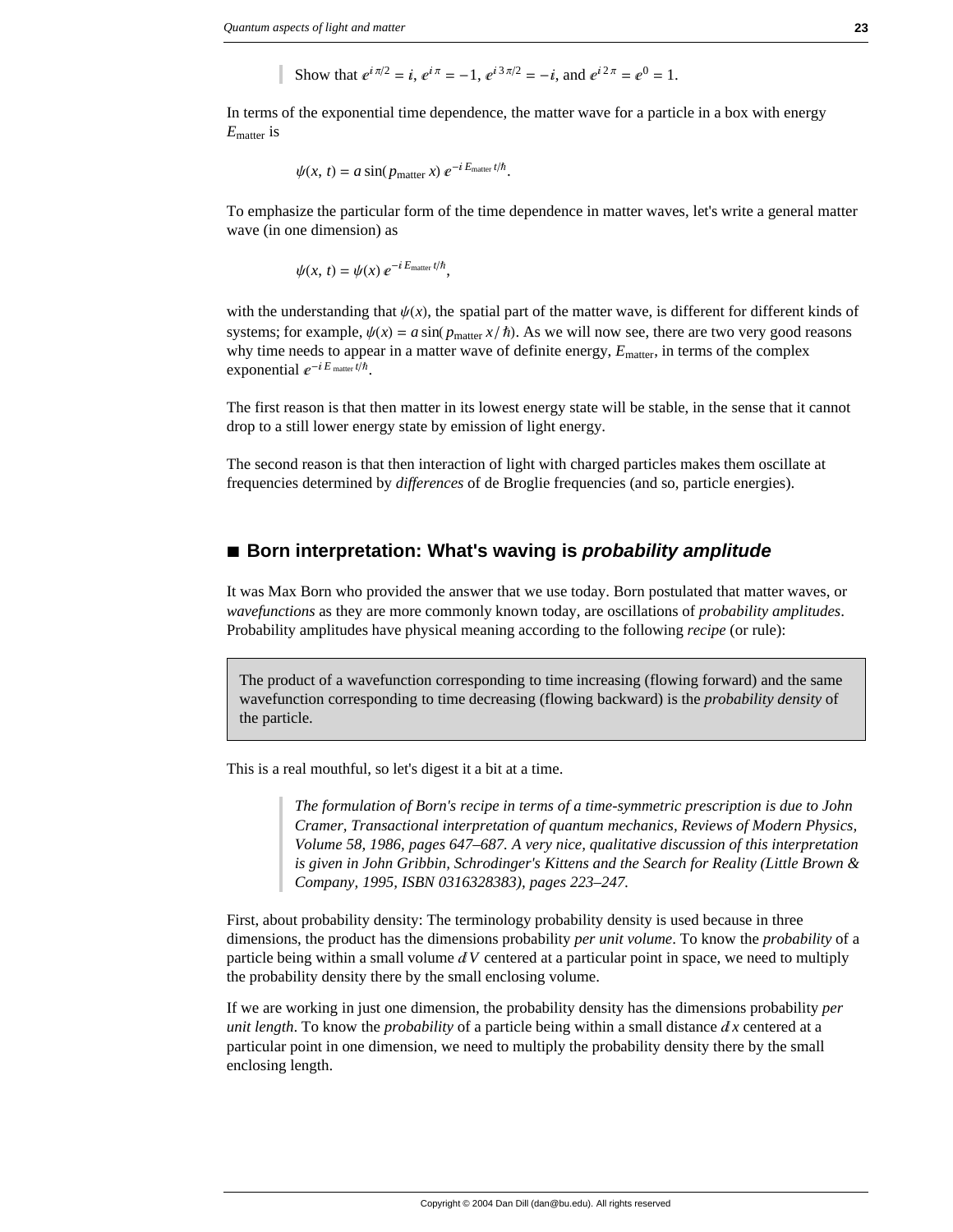How would you use probability density to determine probability working in two dimensions?

It is because of this connection between the wavefunction and probability that wavefunctions are sometime referred to as probability *amplitudes*.

Second, about the direction of time: A neat device to change the direction of time in a wavefunction is to replace everywhere  $\hat{i}$  by  $-\hat{i}$ ; this replacement is called *complex conjugation*, and a function *f* (*x*, *t*) to which complex conjugation has been applied is written  $f(x, t)^*$ . So we can write the probability of a particle represented by a wavefunction  $\psi(x, t)$  being within  $dx$  of a particular place, say  $x'$ , as

$$
\psi(x',t)^* \psi(x',t) dx = \psi(x')^* e^{iE_{\text{matter}}t/\hbar} \psi(x') e^{-iE_{\text{matter}}t/\hbar} dx = \psi(x')^* \psi(x') dx = |\psi(x')|^2 dx.
$$

Here we have introduced the standard notation  $| f(x)|^2$  for the product of a function and its complex conjugate. The crucial feature of Born's recipe is that whenever the wavefunction has a definite energy, then probabilities computed from it *are independent of time*, since the complex exponentials cancel,

$$
e^{i E_{\text{matter}} t/\hbar} e^{-i E_{\text{matter}} t/\hbar} = e^0 = 1.
$$

For this reason, we say a particle with a well defined energy is in a *stationary state*, in that its probability density not change over time.

In three dimensions, the probability of the electron being within a volume  $dr$  centered at a particular place, say  $\mathbf{r}' = (x', y', z')$ , is

$$
\psi(\mathbf{r}',\,t)\,\psi(\mathbf{r}',\,-t)\,d\,\mathbf{r}=\psi(\mathbf{r}',\,t)\,\psi(\mathbf{r}',\,t)^*\,d\,\mathbf{r}=\,|\,\psi(\mathbf{r}')|^2\,\,d\,\mathbf{r}.
$$

The probability of finding the particle within a larger region, say (for one dimension) between  $x = a$ and  $x = b$ , is

$$
\int_a^b |\psi(x)|^2 dx.
$$

Since a particle must be found *somewhere*, the Born recipe requires that the probability of finding it anywhere at all must be one,

$$
\int_{-\infty}^{\infty} |\psi(x)|^2 dx = 1.
$$

This relation is known as the *normalization condition* and wavefunctions that satisfy this condition are said to be *normalized*.

### **Calculating probability densities**

To get familiar with calculating probabilities from wavefunctions, let's use as example a wavefunction of a particle confined in the region  $0 \le x \le 1$ ,

$$
\psi(x) = \sqrt{2} \, \sin(2\,\pi\,x).
$$

Here is the corresponding probability density,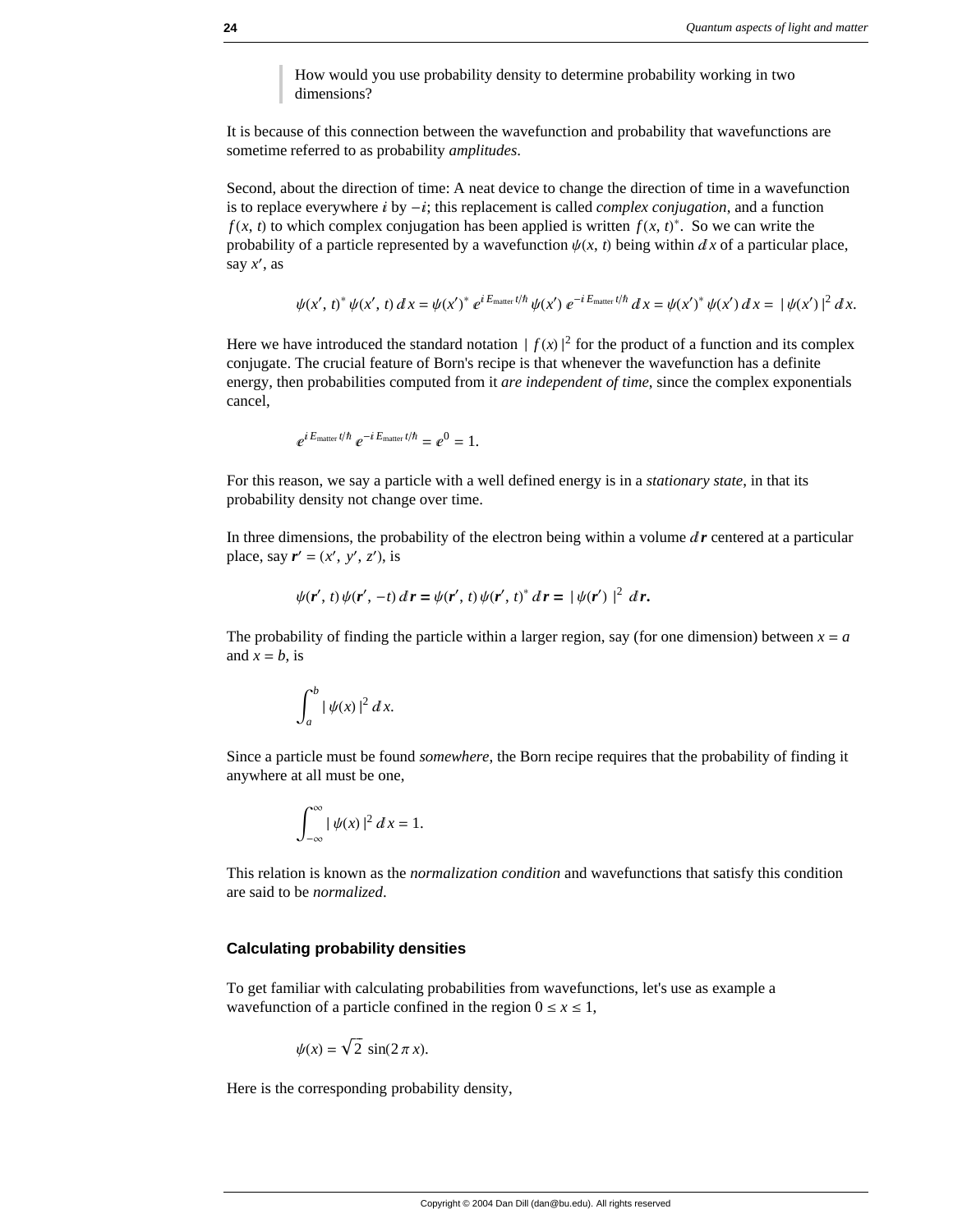

Probability density of a particle confined to the region  $0 \le x \le 1$ .

The essence of computing probabilities of a particle being within a region  $\Delta x$  of a particular place  $x_0$ is to multiply the probability density at  $x_0$  by the width of region,  $|\psi(x_0)|^2 \Delta x$ .

What is the probability of finding the particle within  $\Delta x = 0.01$  of  $x_0 = 0.25$ ? Answer: 0.02.

What is the probability of finding the particle within  $\Delta x = 0.01$  of  $x_0 = 0.125$ ? Answer: 0.01.

What is the probability of finding the particle within  $\Delta x = 0.01$  of  $x_0 = 0.50$ ? Answer: 0.

Computing probabilities using  $|\psi(x_0)|^2 \Delta x$  assumes that  $\psi(x)$  changes negligibly over the region  $\Delta x$ . If the region is so large that this is not the case, we can still easily approximate probabilities by using rectangular areas.

For example, we can estimate the probability of the particle being somewhere in the region  $0 \le x \le 0.25$  by evaluating the area of the rectangle of width equal to  $\Delta x = 0.25$  and height equal to the value of the probability density,  $|\psi(x = 0.125)|^2 \approx 1$ , evaluated at the midpoint of the region,  $x = 0.125$ . This is illustrated in the following figure.



The result is  $|\psi(x = 0.125)|^2 \Delta x = 1 \times 0.25 = 0.25$ .

Use the rectangle illustrated in the following figure to estimate the probability of finding the particle within  $\Delta x = 0.25$  of  $x_0 = 0.25$ ? Answer: 0.4.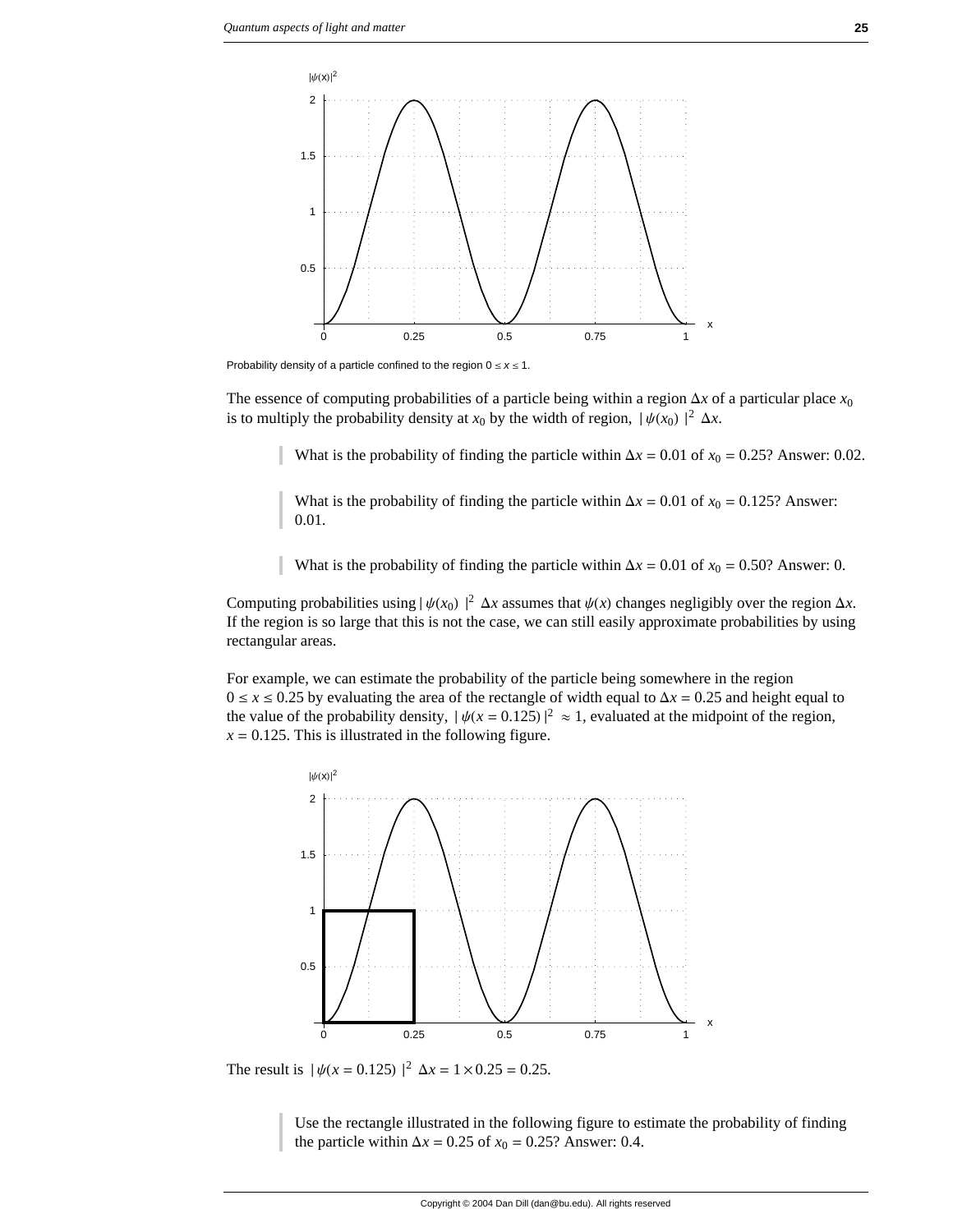

Such estimates can be made as exact as we wish by spanning the region with increasing numbers of adjacent small rectangles. Of course, in the limit of infinitesimally narrow rectangles we have the result from calculus that the calculation reduces to an integral. For the example wavefunction here, the general expression for the probability of finding the particle somewhere in the region  $a \le x \le b$  is

$$
\int_{a}^{b} \psi(x)^{2} dx = 2 \int_{a}^{b} \sin^{2}(2 \pi x) dx = b - a + \frac{\sin(4 \pi a) - \sin(4 \pi b)}{4 \pi}.
$$

Using this expression, we can evaluate the exact value of the previous problem to be 0.41. In practice, however, we can make quite reasonable estimates by careful choice of a single rectangle, or at most just a few.

> Use the calculus result given above to show that the probability of finding the particle somewhere between  $x = 0$  and  $x = 1$  is 1. That is, show that the wavefunction is normalized.

Use the result of the previous problem, but without using the calculus result quoted above and without using any rectangles, to show that the probability of the particle being in the region  $0 \le x \le 1/2$  is exactly 1/2.

### **Are wavefunctions real?**

It is crucial to understand that the Born recipe gives only *indirect* physical meaning to the wavefunction, as a means to compute probabilities. In particular, as far as we know today, the wavefunction itself does not appear to be directly accessible. Indeed, so far as I am aware we do not have any experimental evidence of the physical reality of wavefunctions; that is, wavefunctions are abstract quantities rather than physical objects, and so in this sense they may simply be calculational tools.

## **à How does light make electrons jiggle?**

The Born interpretation tells us how matter waves relate to physical reality. With this insight, let's return to the question of how interaction of light with charged particles makes them oscillate at frequencies determined by *differences* of de Broglie frequencies (and so, particle energies).

The key is to recall that light interacts with matter by causing its charged particles to oscillate in synchrony with the oscillation of the electric field of the light. So, we need to understand how light can make an electron jiggle.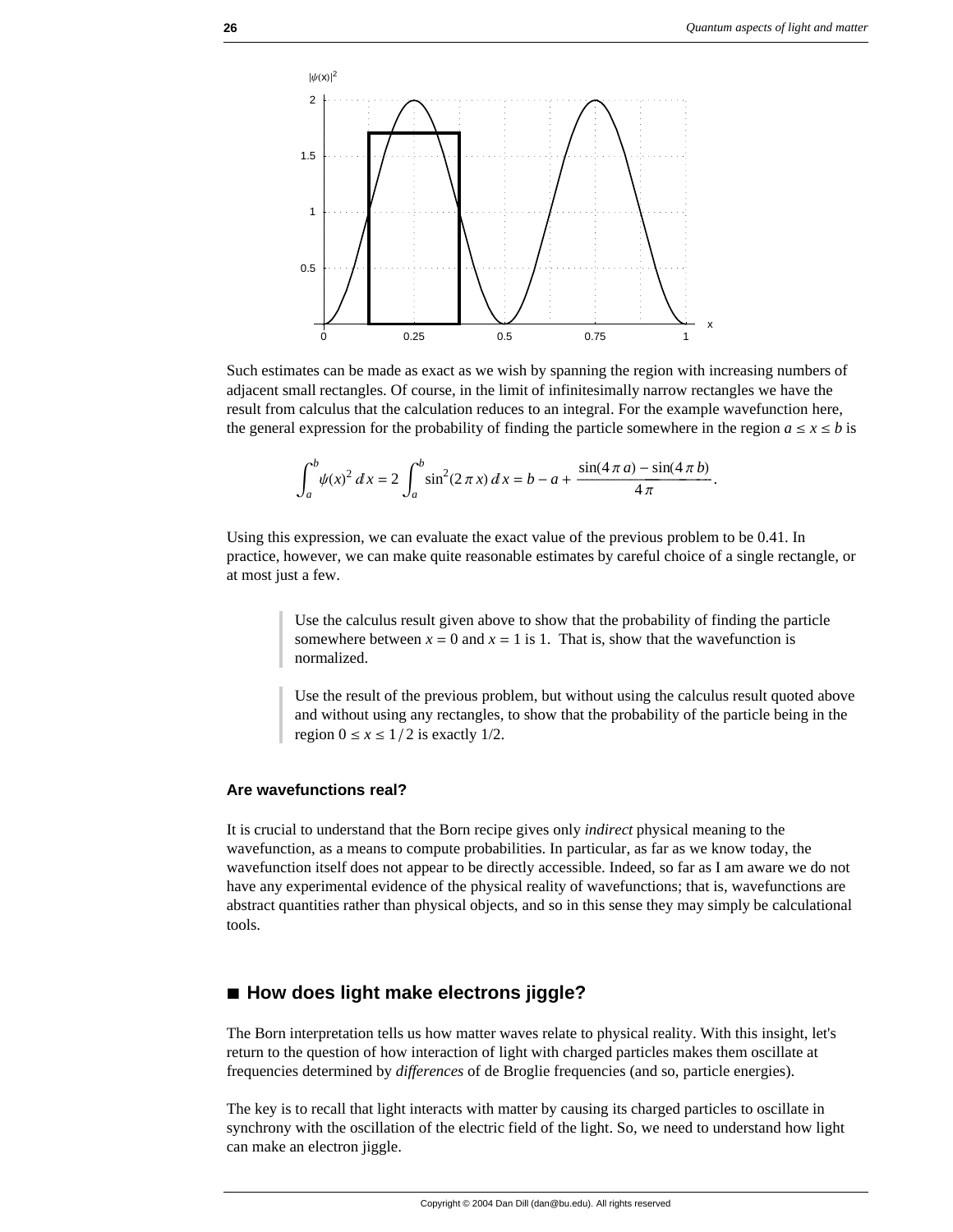Heisenberg's first paper on quantum mechanics addressed this question.

*W. Heisenberg, "Quantum-theoretical re-interpretation of kinematic and mechanical relations," Z. Phys. 33 (1925) 879-893. A translation of this paper into English, and also of most of the other key works on the creation of quantum mechanics is in B. L. van der Waerden, "Sources of Quantum Mechanics," (Dover, 1968, ISBN 0-486-61881-1).* 

The challenge (and what Heisenberg set himself to) is to identify something in matter that (1) has the needed frequency of oscillation, proportional to a *difference* of atom energies, but (2) that at the same time does not lead to motion of charges in matter in the absence of light. The reason for requiring no motion of charges in the atom in the absence of light is that such motion would cause atoms to emit light when no light is present (which they do not) and quickly collapse (which they do not) due to the loss of energy to light. That is, the question is how to account for oscillation in the atom in the presence of light, but to have no oscillation—and so no radiative collapse—if no light is present?

Heisenberg won the Nobel prize for his answer.

Heisenberg knew he had to associate something with each possible energy value of the electron that, when connected to another energy value, would result in a frequency proportional to the *difference* of the energy values.

The essence of Heisenberg's approach amounts to the following three steps (Heisenberg did not lay them out separately, however). First is the idea we have already introduced, to associate with the spatial matter wave,  $\psi_{\text{atom},j}(x)$ , corresponding to each possible energy value,  $E_j$ , of the electron, the complex exponential  $e^{-i2\pi E_{\text{atom},j} t/h} = e^{-i\omega_{\text{atom},j} t}$ ; that is, to express the matter wave of the *j*-th energy level as

$$
\Psi_j(x, t) = \psi_j(x) e^{-i \omega_{\text{atom},j} t}.
$$

Next, is the idea that the effect of the light on the atom was to produce a *mixture of two matter waves*, say,

$$
\psi_j(x) \, e^{-i \omega_{\text{atom},j} \, t} + \psi_k(x) \, e^{-i \omega_{\text{atom},k} \, t}.
$$

Finally, Heisenberg postulated that interaction with light results in a spatial distribution of electron charge given by Born recipe (which he anticipated), the product of the mixture of matter waves and their time reversed mixture, for the two energy levels,

$$
\begin{aligned} \n\left| \psi_j(x) \, e^{-i \omega_{\text{atom},j} \, t} + \psi_k(x) \, e^{-i \, \omega_{\text{atom},k} \, t} \right|^2 &= \\ \n\psi_j(x)^2 + \psi_k(x)^2 + 2 \, \psi_j(x) \, \psi_k(x) \cos[(\omega_{\text{atom},k} - \omega_{\text{atom},j}) \, t]. \n\end{aligned}
$$

Here, for simplicity, we assume the spatial parts of the wavefunctions are real and so that complex conjugation is moot for them.

> Show that this expression is correct, using the consequence of the Euler relation that  $e^{ix} + e^{-ix} = 2 \cos(x)$ .

The key feature of this result is that the distribution of the electron probability density, and so the electron charge distribution, oscillates with the required frequency, given by the *difference of the de Broglie frequencies*.

Let's see how Heisenberg's approach works for an electron in a one-dimensional box and an electron in a hydrogen atom.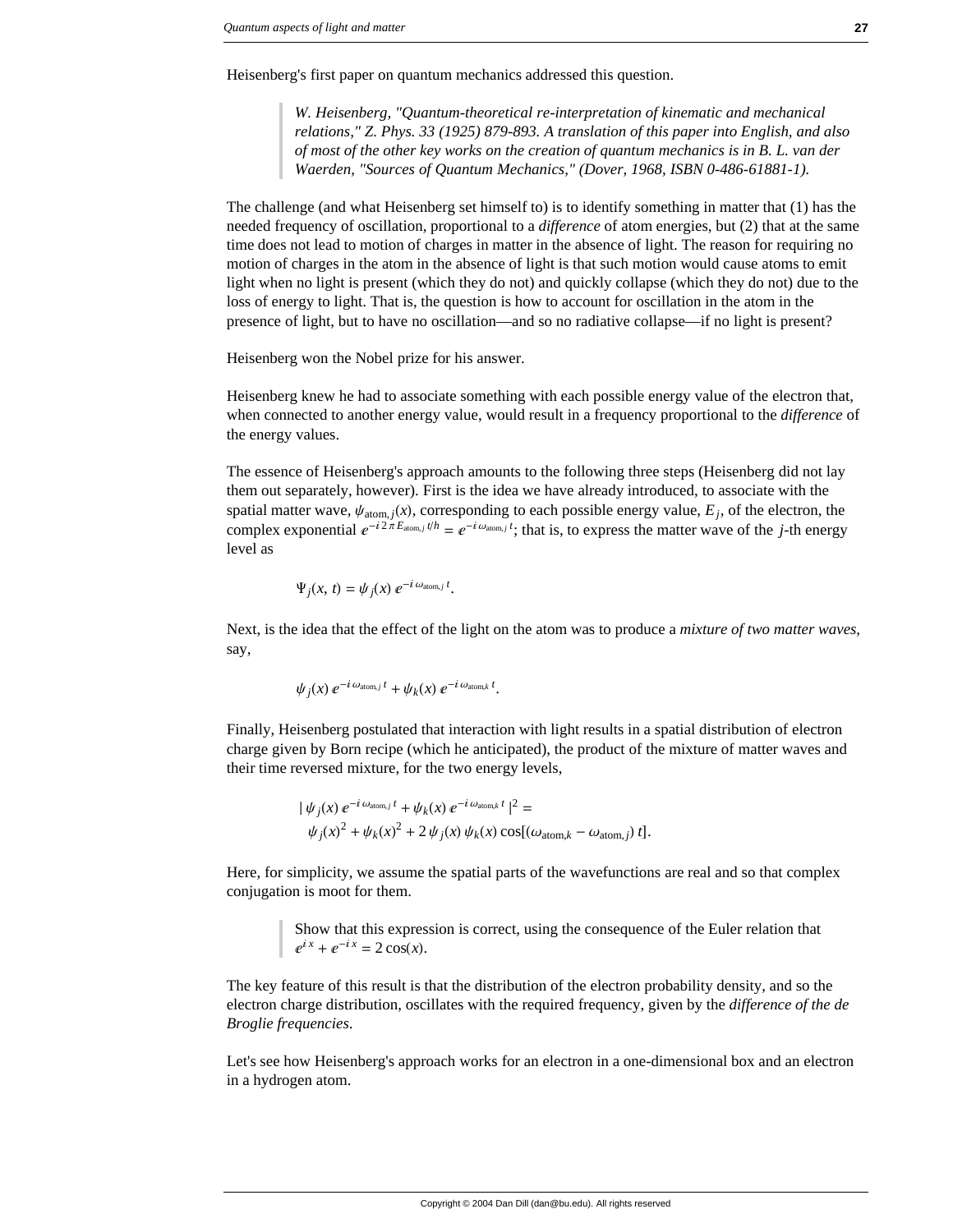### **Example: Electron in a one-dimensional box**

We know that for an electron in a one-dimensional box to interact with light, it must oscillate at the frequency of the light. The matter wave of such an electron with energy  $E_n$  is

$$
\psi_n(x, t) = \sqrt{2/L} \, \sin(k_n \, x) \, e^{-i \, \omega_n \, t},
$$

where the factor  $\sqrt{2/L}$  insures the wavefunction is normalized.

If you have had calculus, you can confirm that the wavefunction is normalized by verifying that  $\int_0^1$ *L*  $[\sqrt{2/L} \sin(k_n x)]^2 dx = 1.$ 

Such an electron with fixed energy *cannot oscillate*, since its probability density is independent of time,

$$
\psi_n(x, t)^* \psi_n(x, t) = \left(\sqrt{2/L} \sin(k_n x) e^{-i \omega_n t}\right)^* \left(\sqrt{2/L} \sin(k_n x) e^{-i \omega_n t}\right) = \frac{2}{L} \sin^2(k_n x).
$$

For there to be oscillation at a particular frequency, the matter wave of the electron must be a mixture of matter waves for different energies. The simplest such mixed matter wave is

$$
\Psi(x,\,t) = \frac{1}{\sqrt{2}}\,\{\psi_1(x,\,t) + \psi_2(x,\,t)\} = \frac{1}{\sqrt{L}}\,\{\sin(k_1\,x)\,e^{-i\,\omega_1\,t} + \sin(k_2\,x)\,e^{-i\,\omega_2\,t}\},
$$

where the factor  $1/\sqrt{2}$  insures the mixture is normalized.

Show that if  $\psi_1$  and  $\psi_2$  are normalized, then this mixture of them is normalized.

The probability density corresponding to this mixed matter wave,

$$
\Psi(x, t)^{*}\Psi(x, t) = \frac{1}{L}\left\{\sin^{2}(k_{1} x) + \sin^{2}(k_{2} x) + 2\sin(k_{1} x)\sin(k_{2} x)\cos[(\omega_{2} - \omega_{1}) t]\right\}
$$

does oscillate, at frequency  $\omega = \omega_2 - \omega_1$ , just as required by the Einstein energy-frequency relation.

Here is a visualization of the oscillation of the probability density.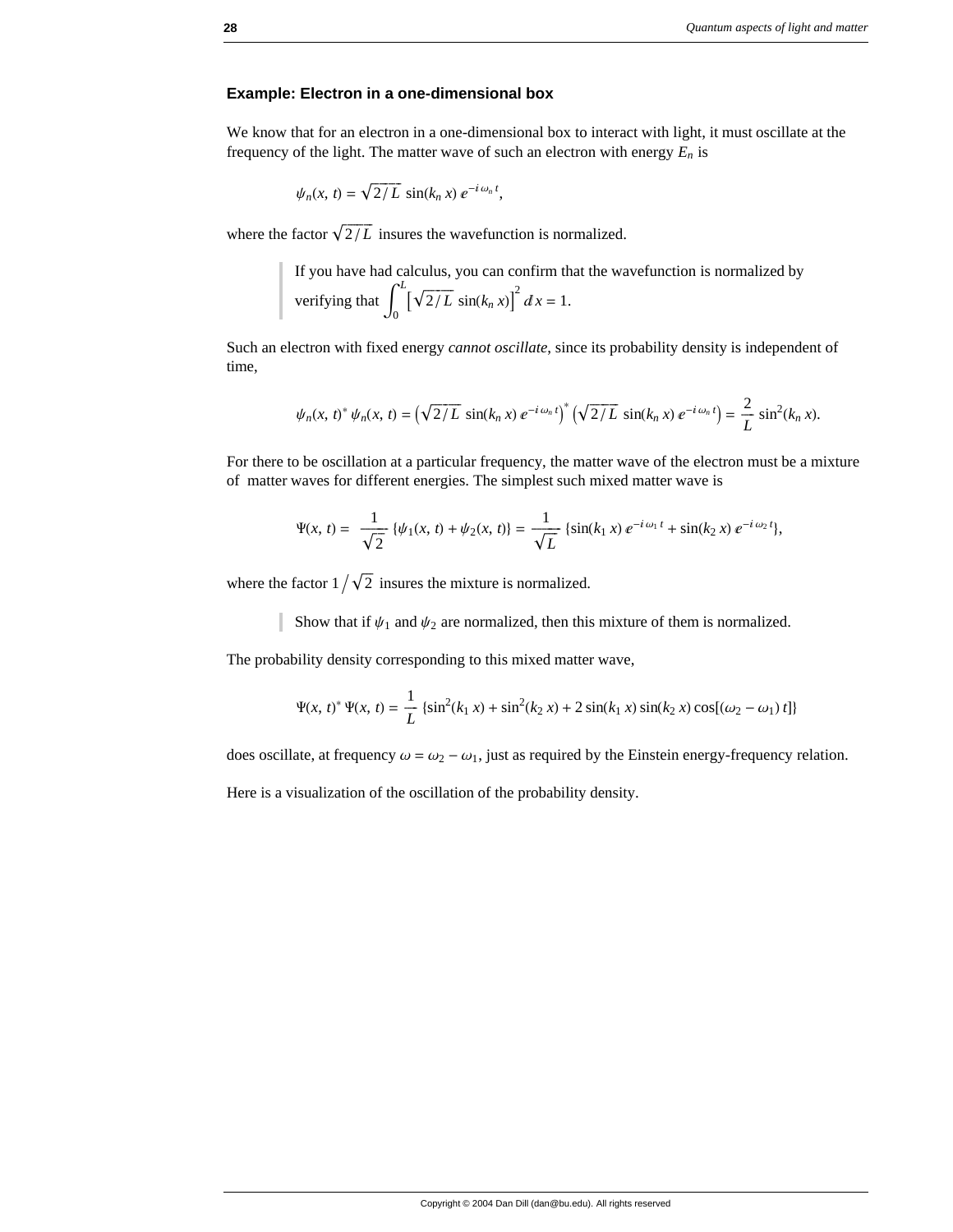

Probability density on an electron in a one-dimensional box of width *L* interacting with light of angular frequency  $\omega$  equal to the difference in angular frequency of the lowest and next lowest energy of the electron in the box. This frequency corresponds to the fundamental absorption line of the electron in the box.

The figure shows two frequency cycles of time. In this time the electron probability density is seen to shift back and forth across the box twice, matching the oscillation of the electric field of the light of the same frequency.

### **Example: Electron in hydrogen atom**

Here is a visualization of the analogous probability density oscillation corresponding to the hydrogen atom Lyman  $\alpha$  ( $n = 1 \rightarrow n = 2$ ) absorption.



Probability density on the electron in hydrogen atom interacting with light of angular frequency  $\omega$  equal to the difference in angular frequency of the lowest ( $n = 1$ ) and next lowest ( $n = 2$ ) energy of the electron. This frequency corresponds to the Lyman  $\alpha$ absorption line of atomic hydrogen. Oscillation is along the axis, *z*, of the electric field of the light. The hydrogen atom nucleus is at *z* = 0.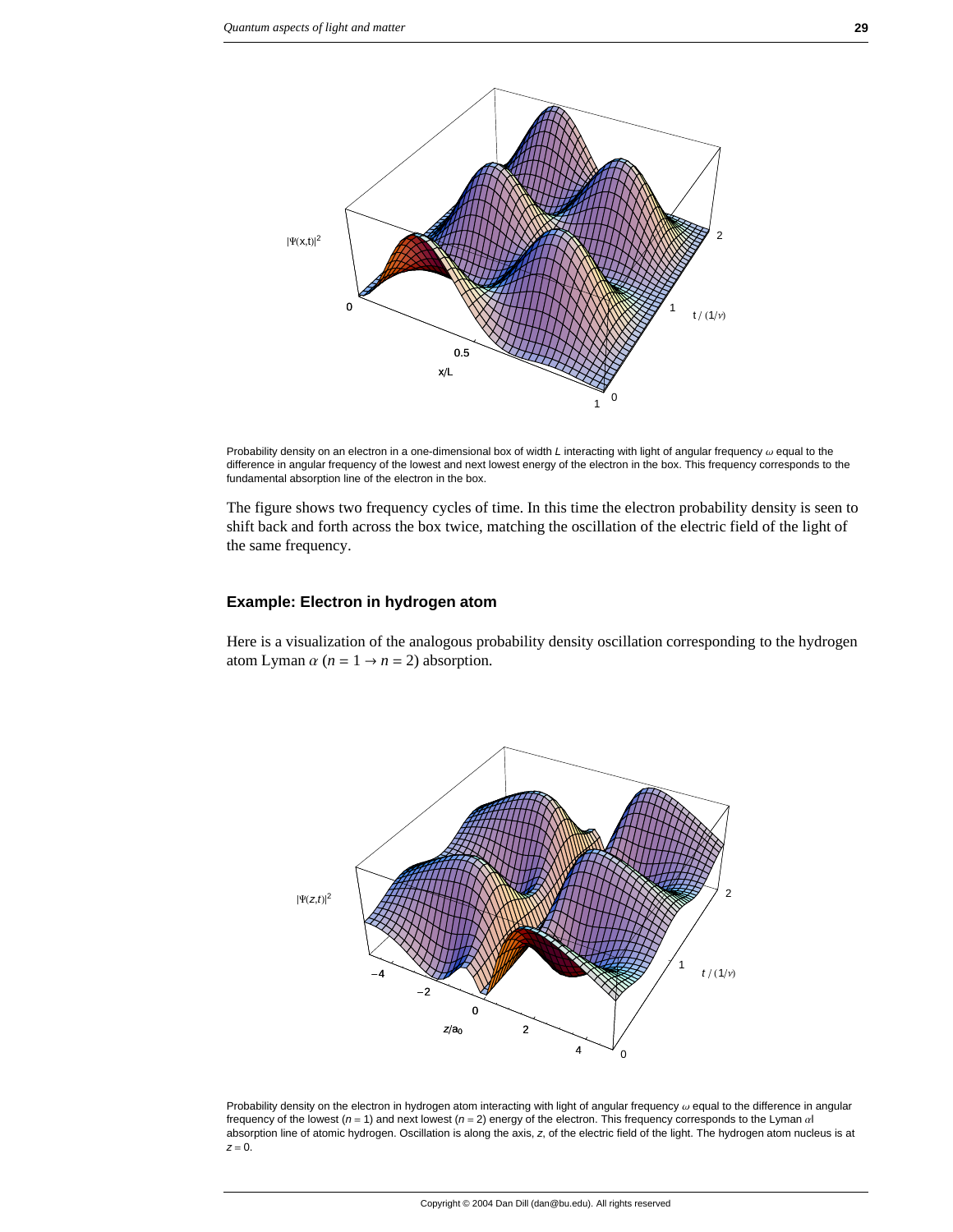As before, the figure shows two frequency cycles of time. The electron probability density is seen to shift back and forth from one side of the nucleus (at  $z = 0$ ) to the other twice, matching the oscillation of the electric field of the light of the same frequency.

# **à Representing a "particle" with waves: wavepackets**

At this point we know a little about what a matter wave—a wavefunction—is and how the combination of matter waves of two different energies account for the frequency of spectral lines being determined by *differences* of matter wave de Broglie frequencies.

What you may be wondering, however, is: How can a particle, which we think of as something being in a particular region of space ("here, and not there"), be represented by a wave, which is by definition spread throughout space (else its length—the distance from peak to peak—has no meaning)? That is, how can we reconcile our image of a particle as a localized object with our image of a wave as oscillating over an extended region?

*A caution on the use of language:*

*We will show now one way to reconcile the wave aspect of electrons with the image of an electron as being a localized object—a "particle." But at a more fundamental level, whether quantum objects appear as waves or particles has meaning only in terms of the kinds of measurements we make on them.That is, as far as anyone knows, the so-called wave-particle duality is an inescapable aspect of every quantum object.* 

*This duality can trap us in a thicket of fantasy that can be avoided only by being careful to not to ascribe to quantum objects a preexisting particle or wave character, but instead to do so only in terms of the behavior exhibited in measurements we make upon them. That is, if in a measurement a quantum object appears as a particle, that does not mean that the object behaved as a particle before we measured it. In particular, quantum mechanics tells us nothing about what quantum objects are before we make measurements on them.*

*For example, if you find yourself visualizing an electron, say, either as a particle or as a wave, then you are indulging in fantasy as far as quantum mechanics is concerned. Please keep this in mind when we speak of something as behaving as a wave or as a particle.*

*In particular, we are now going to see how to represent quantum objects as being localized in space. This is quite different than to say (incorrectly) that we are now going to see how to represent localized quantum objects, for quantum objects have no such characteristic except in terms of measurements made on them*

We might agree that perhaps an electron does behave as a wave inside an atom. But surely it behaves as a particle as it traces out images on the insides of the cathode rays tubes of our televisions and CRT computer monitors. (Remember, as noted above, such language is unjustified by quantum mechanics, but seems reasonable to us because objects in our everyday world can be talked about as *either* waves or particles.)

In fact it *is* possible to reconcile a wave picture and a localized particle picture, by using the property of waves that they oscillate between *positive and negative values*, for this means waves can cancel each other out (*destructive interference*) or reinforce one another (*constructive interference*), depending on their relative wavelengths and phases. We can use wave interference to construct combinations of wavefunctions—a so-called *wavepacket*—that can have any degree of localization that we choose. Highly localized particles, in particular, are wavepackets composed of wavefunctions with so many different wavelengths that the wavefunctions interfere destructively everywhere except in a small region of space. This small region where the resulting probability amplitude is large is "where the particle is."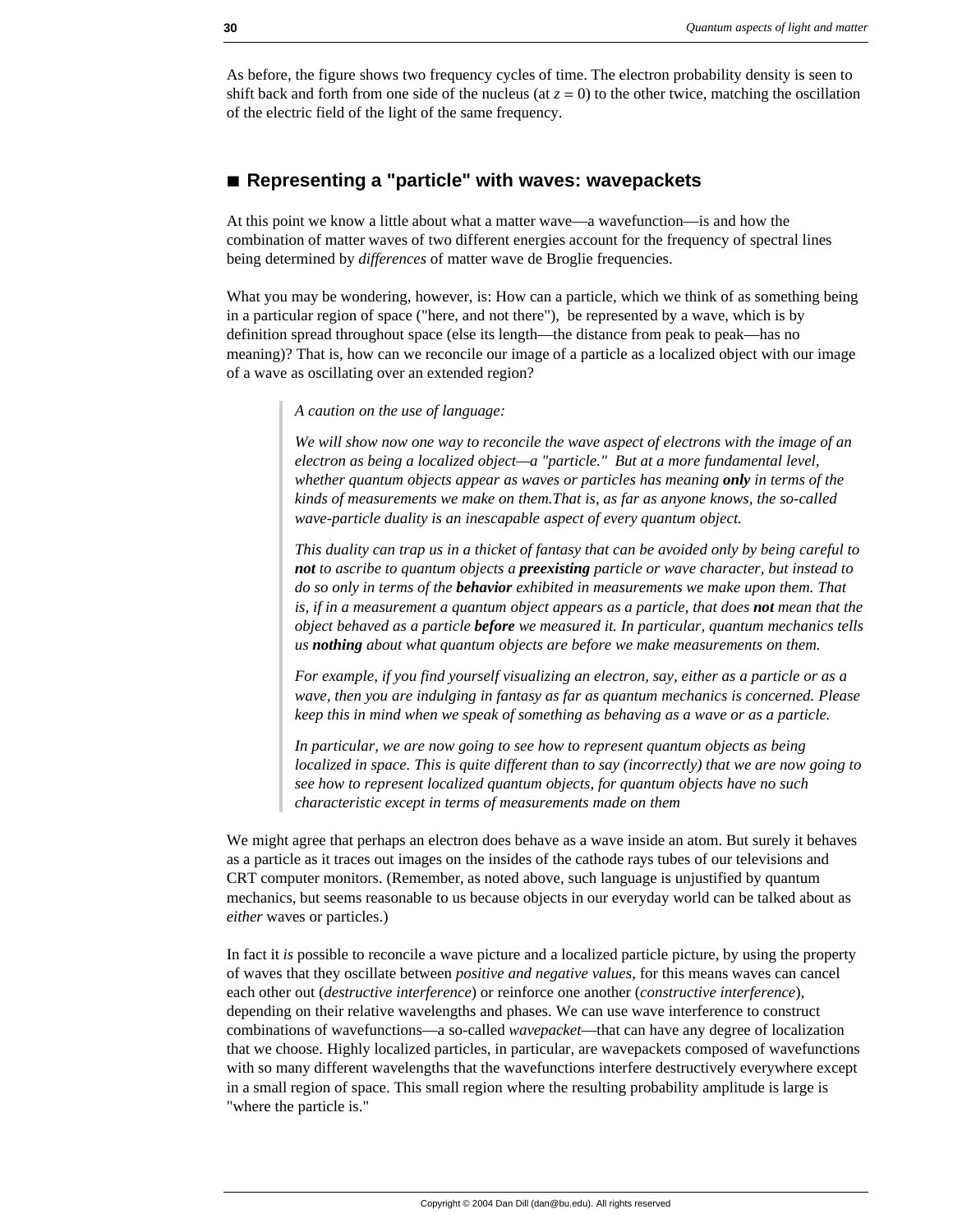#### **Wavepacket example**

The equal mixture of  $\psi_1(x, t)$  and  $\psi_2(x, t)$  that we used to understand how light makes an electron jiggle is a simple example of a *wavepacket*—a combination of waves of different energies and so different wavelengths. That example illustrated two key aspects of all wavepackets. The first, which we have focused on earlier, is that, because they are composed of wavefunctions with different energies, wavepackets *move*. The second, which we investigate now, is that the wavepacket has a different shape than its parts, owing to wavefunction interference. It is this second aspect that allows us to tailor a wavepacket to be localized over a narrow region.

Remember, the key idea is that the more different wavelengths we combine in a wavepacket, the more localized is the resulting wavepacket and so probability density. We have already seen how mixing wavefunctions of different energies results in motion, so here we focus instead on the effect, for a given time, of the number of wavefunctions we add to the mixture.

For convenience, let's set the value of time to be  $t = 0$ . Then a simple extension of the two-wavefunction mixture is a mixture

$$
\Psi(x) = \frac{1}{\sqrt{N}} \{ \psi_1(x, 0) + \psi_2(x, 0) + \psi_3(x, 0) \dots + \psi_N(x, 0) \}
$$

of *N* lowest energy wavefunctions  $\psi_i(x, 0) = \sqrt{\frac{2}{L}} \sin(j \pi x/L)$  of a particle confined to the region  $0 \le x \le L$  but free to move within that region. (The factor  $1/\sqrt{N}$  makes the total probability computed from the wave packet equal to one.) For example, here is the wavepacket consisting of equal amounts of the three lowest-energy wavefunctions

$$
\Psi(x) = \sqrt{\frac{2}{3}} \left\{ \sin(\pi x/L) + \sin(2\pi x/L) + \sin(3\pi x/L) \right\}.
$$

To illustrate the effect of increasing the number of different wavefunctions in the wavepacket, here are the probability densities corresponding to this wavepacket, and to the wavepackets consisting of equal amounts of the five and ten lowest-energy wavefunctions.



Probability density of wavepackets consisting of equal amounts of the three (lowest leftmost peak), five, and ten (highest leftmost peak) lowest-energy wavefunctions of a particle confined to the one dimensional region of  $0 \le x \le L$ .

We see that as the number of different wavelengths increases, the wavepacket becomes increasingly peaked and so localized near the left edge of the region.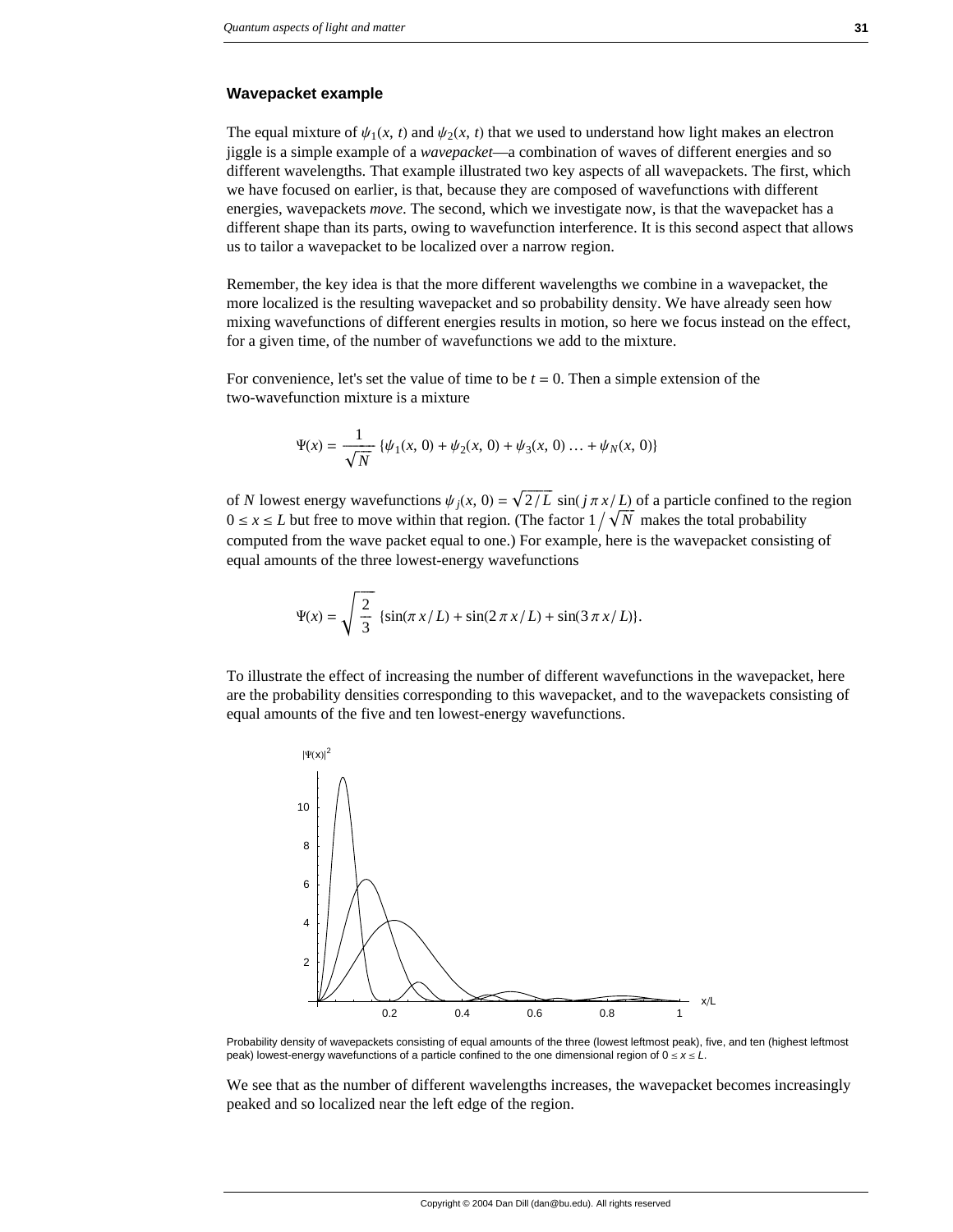

We can illustrate the effect of the number of different wavefunctions in the wavepacket on its localization more strikingly with a surface plot of probability density versus number of wavefunctions.

Probability density of wavepackets consisting of equal amounts of the *N* lowest-energy wavefunctions of a particle confined to the one dimensional region of  $0 \le x \le L$ .

### **Heisenberg uncertainty principle**

The surface shows that the peaks in the probability density becomes sharper and sharper as more and more different wavelength wavefunctions are combined. In the extreme, to represent a highly localized particle, very many different wavelengths need to be combined. But this in turns means, by the de Broglie relation,  $p = h/\lambda$ , that very many different momenta, p, need to be combined. That is, the price we pay to localize a particle to a within a small region is to lose knowledge of the momentum of the particle. That is, the uncertainty in where the particle is,  $\delta x$ , is inversely proportional to the uncertainty in the momentum,  $\delta p = h/\delta \lambda$ , of the particle.

The precise relation, known the *Heisenberg uncertainty principle*, is

$$
\delta x \, \delta p \ge \frac{h}{2\,\pi}.
$$

It means that there is a fundamental limitation on how precisely we can localize a particle. If we are very precise, then there is a very large uncertainty in the momentum (and so speed and direction) of the particle, so that a short time later we will not know where the particle will be. Conversely, if we specify the momentum of a particle very precisely, then its wavepacket will contain only a few different wavelengths and so be very spread out, so that we will not know where the particle is.

For these reasons, it is not meaningful to ask what is the de Broglie wavelength of a localized particle, for such a particle is composed of many different wavelengths. Similarly, it is not meaningful to ask where a particle is that has a precisely defined energy and so just a single de Broglie wavelength.

It is in this way that we see that wave and particle viewpoints a *mutually incompatible descriptions of reality* at the quantum level. This is the profound consequence of the wave nature of matter (and so also of the particle nature of light).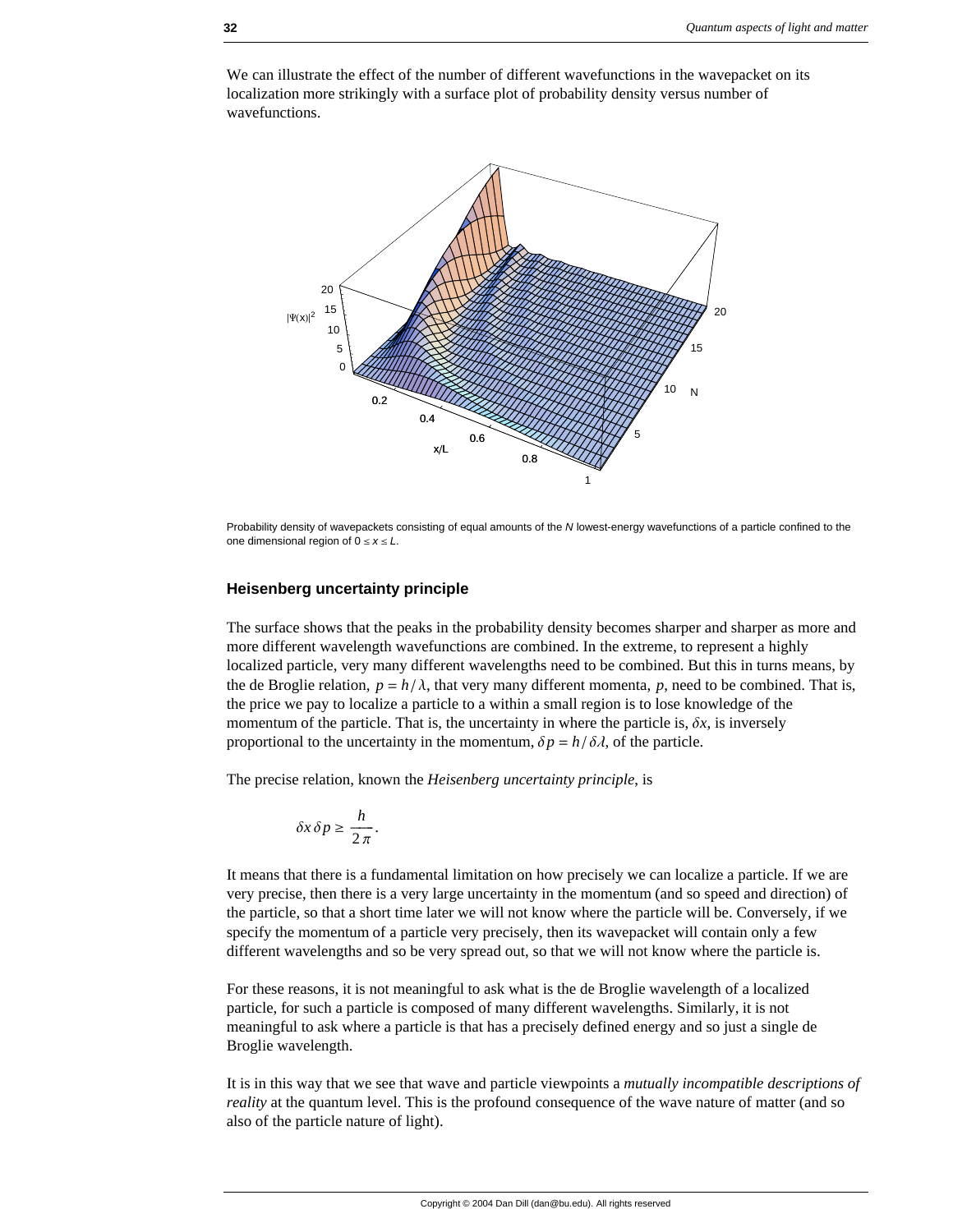### **Root-mean-squared (rms) deviation**

The quantities  $\delta x$  and  $\delta p$  that appear in Heisenberg's indeterminacy relation are *root-mean-squared* (rms) deviations. Here is how to compute an rms deviation: Take the square *root* of the *mean* (or average) of the *squared* deviations, where a deviation is the difference between a particular value and the mean of all of the values.

Here is an example to illustrate how this works. Say thirteen students took an exam, and the scores were

```
scores = 878, 51, 43, 56, 63, 49, 61, 91, 33, 87, 44, 67, 59<;
```
out of a possible 100.

Confirm that the mean score is 60.2.

Here are the deviations from the mean and the squared deviations with the corresponding exam scores,

| X    | $\langle x \rangle - x$ | $(x>-x)2$ |
|------|-------------------------|-----------|
| 78.0 | $-17.8$                 | 318.5     |
| 51.0 | 9.2                     | 83.8      |
| 43.0 | 17.2                    | 294.3     |
| 56.0 | 4.2                     | 17.3      |
| 63.0 | $-2.8$                  | 8.1       |
| 49.0 | 11.2                    | 124.4     |
| 61.0 | $-0.8$                  | 0.7       |
| 91.0 | $-30.8$                 | 951.5     |
| 33.0 | 27.2                    | 737.3     |
| 87.0 | $-26.8$                 | 720.7     |
| 44.0 | 16.2                    | 260.9     |
| 67.0 | $-6.8$                  | 46.9      |
| 59.0 | 1.2                     | 1.3       |
|      |                         |           |

Verify the values in this table for exam score 63.0 and exam score 33.0.

Confirm that the mean of the squared deviations is 274.3 and so that the rms deviation is 16.6.

#### **Alternative way to compute rms deviation**

There is an equivalent way to compute the rms deviation, namely, as

$$
\delta x = \sqrt{\langle x^2 \rangle - \langle x \rangle^2},
$$

where  $\langle \ldots \rangle$  denotes the mean of the enclosed quantity, that is, as the square root of difference between the mean of the squared scores and the square of the mean of the scores.

Show that this equivalence is correct in general.

Show that this equivalence is correct for the example above.